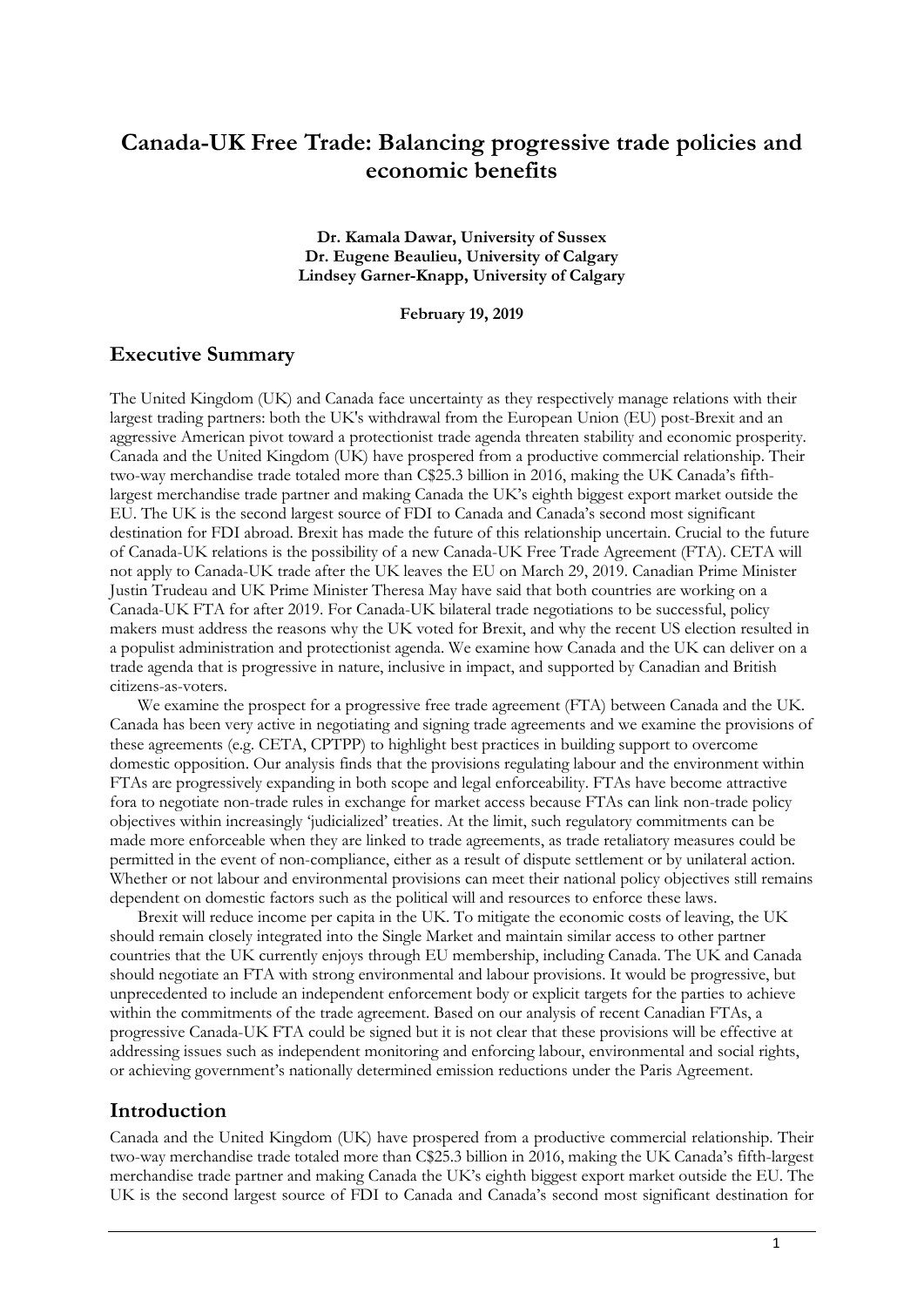FDI abroad. Brexit has made the future of this relationship uncertain. Various trade and financial institutions, such as Export Development Canada (EDC), the Business Development Bank of Canada (BDC), and the Royal Bank of Canada (RBC) note that Brexit may affect Canadian exports and investments. Brexit could make the UK a less attractive destination for Canadian investment due to uncertainty over the UK's market access to the EU. Further, Brexit could result in Canadian exporters facing the same tariff structure that was in place before the Canada-European Union Comprehensive Economic and Trade Agreement (CETA). This would raise the costs of doing business, particularly for exporters of Canadian services. For these reasons, Canadian businesses may direct more of their business to the EU.

Crucial to the future of Canada-UK relations is the possibility of a new Canada-UK Free Trade Agreement (FTA). CETA will not apply to Canada-UK trade after the UK leaves the EU in 2019. Canadian Prime Minister Justin Trudeau and UK Prime Minister Theresa May have said that both countries are working on a Canada-UK FTA for after 2019. Under a 'Global UK', negotiating a deep integration trade agreement with Canada would allow the UK a stepping stone into lucrative markets in Asia Pacific and Latin America. One trade option therefore is to maintain the bilateral market access between Canada and the UK gained with the implementation of CETA. This gives rise to the need to design a trade agreement that supports both business and social interests. Some believe that the UK and EU will end up with a CETAlike trade deal. Is the "progressive" nature of CETA a good fit for a Canada-UK trade deal as well, or are there more appropriate approaches to take greater account of public concerns about the social and environmental effects of trade agreements?

Policymakers need to determine what a Canada-UK FTA should look like and how to pursue it. This may be the ideal opportunity for Canada and the UK to build on their common values and shared institutions to establish their policy positions in a post-Brexit context. This would provide an early harvest of trade commitments and inform future negotiations with other trading partners. Although there has been push-back from countries like China towards Canada's progressive trade policy agenda, a trade partner like the UK offers more promise. This paper assesses whether Canada-UK trade relations can engage diverse stakeholders to develop a trade agreement that is both comprehensive and progressive in nature.

One issue for analysis is understanding why there is a growing reaction against deeper economic integration. It is also useful to understand why FTAs fail to live up to societal expectations. Who are the losers from free trade and who opposes free trade and globalization? Who are the supporters of Brexit and the US Trump administration? Various civil society groups are increasingly questioning trade policy despite its potential to bring tangible economic benefits to firms and consumers alike. While the long-term macroeconomic benefits from international trade are well-documented, the empirical evidence for individual consumer gains is less understood and communicated. Policymakers must understand and address the challenges created by FTAs and create an economic environment that will benefit more people if a Canada-UK FTA is to be successful in the long-run and provide a model for the UK trade agenda.

Anti-globalization sentiment triggered in part by rising income inequality helped create the preconditions for Brexit and the election of a populist and protectionist American president. Canada has mostly avoided this. However, the Canadian economy is not immune from the rise of income inequality and, therefore, anti-globalization movements. Brexit should be a "wake-up" call for Canadian policymakers to address increased social inequality and avoid isolationist movements that threaten the economic and social benefits of an open economy.

Understanding these dynamics will allow for proactive steps to be taken to prevent a future breakdown of a Canada-UK trade agreement. A comprehensive survey of the provisions and negotiating history of other free trade agreements including NAFTA, CETA, Transatlantic Trade and Investment Partnership (TTIP) and the Comprehensive and Progressive Agreement for Trans-Pacific Partnership (CPTPP) will help to identify the demands and limits of both business and civil society. For a Canada-UK FTA to be successful in the long-run and provide a clear model for the future UK trade agenda, policymakers must address the challenges created by FTAs and build an economic environment that are perceived to be more widely beneficial.

This paper examines whether and how a Canada-UK trade agreement can bring an 'early harvest' success story to the UK trade agenda post-Brexit and for Canada to push its progressive trade agenda in this new era of aggressive unilateralism in the US. Several of Canada's most recent multilateral trade agreements support deep integration; however, Canada has been pushing this "progressive trade" agenda with mixed results. Yet, with shared values and similar institutions, the UK provides an ideal opportunity for Canada to bring its progressive trade agenda forward with a favourable partner. The UK was an important market of the recent Canada –EU CETA agreement and with Brexit that market is now missing from that agreement. On the other hand, Canada also provides an ideal partner for the UK to develop its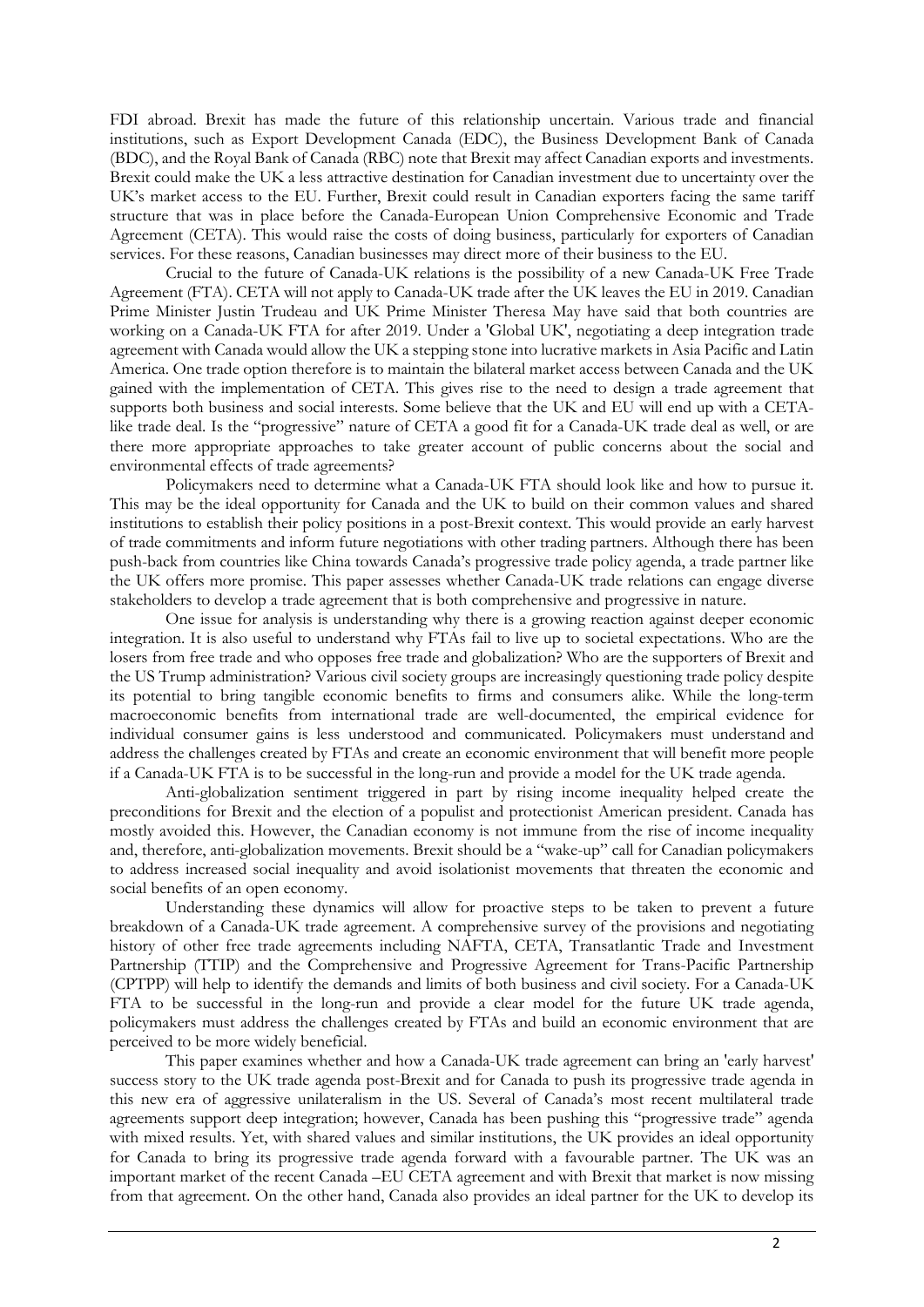nascent trade agenda and build its trade negotiating capacity in a post-Brexit world. The commercial relationship between these two countries is supported by shared values, cultures, and a positive colonial relationship. Following the strategy of 'Global Britain,' the UK could find that closer economic ties with Canada serves as a useful springboard into lucrative Asia Pacific and Latin American markets.

Our paper focuses on how Canada and the UK can take advantage of this unique opportunity to design a trade agreement that is comprehensive and progressive in nature and provides the architecture for a new, next generation of trade agreements. The challenge Canada and the UK face are of balancing progressive trade policies that deliver economic benefits with a trade agreement that is seen to benefit society more widely and does not threaten sovereignty. Canadians and Britons must ask if Canada's progressive trade agenda is a good model for a Canada-UK FTA. Inclusion efforts may impact free trade but can help to develop a more successful, publicly supported bilateral agreement. In sum, this research identifies whether Canada-UK trade relations present a timely opportunity for the UK to develop a free and fair trade external trade policy post Brexit, while Canada builds its distinct strategy of inclusive international trade in the face of the renegotiation of NAFTA and increased US protectionism.

# **Labour and environmental regimes in regional trading arrangements: Lessons for a Canada-UK fair and progressive FTA**

The demand for the regulation of behind-the-border issues, such as labour and environmental standards, is an increasingly common feature of international trade negotiations. Now that many countries have successfully negotiated the inclusion of such provisions within regional trade agreements (RTAs), questions are emerging on the relative merits of the different approaches taken by the parties. This paper assesses how international labour and environmental law within RTAs has developed and identifies areas of relevance for a future Canada – UK fair and progressive trade agreement. <sup>1</sup> The paper employs a multi-dimensional method of legal analysis to clarify the relative nature of these trading regimes. The results are used to determine whether there has been a significant shift in the way labour and environmental standards are being incorporated into RTAs in response to social demands, or 'collective preferences.'<sup>2</sup>

The paper shows that the provisions regulating labour and the environment within RTAs are progressively expanding in both scope and legal enforceability. One of the reasons RTAs have become an attractive fora from which to negotiate non-trade law in exchange for market access concessions is because these agreements can link non-trade policy objectives within increasingly 'judicialized' treaties.3 At the limit such regulatory commitments can be made more enforceable when they are linked to trade agreements because trade retaliatory measures could potentially be permitted in the event of non-compliance either as a result of dispute settlement or by unilateral action.

This paper contends while these regional developments could be considered 'WTO Plus' to the extent that the WTO does not seek to regulate either labour or the environment, an overview of the rules suggests that even under the most recently negotiated North American Free Trade Agreement (NAFTA) agreement (the so-called USMCA), there are still clear limits to how far these RTA provisions encroach on the domestic regulatory sovereignty of any of the parties to an agreement. That is, were the UK and Canada to negotiate an FTA with environmental and labour provisions, they would be unprecedented if they were, for example, to include an independent enforcement body or explicit targets for the parties to achieve within the commitments of the trade agreement.

<sup>1</sup> The agreements chosen were: Australia-Singapore; Australia-Thailand; Chile-Efta ; Efta-Mexico; Efta-Singapore; Efta-Korea; Singapore-Korea; Singapore-India; Canada-Chile; Canada-Costa Rica; Chile-EU; Japan-Singapore; Japan-Mexico; Japan-Malaysia, Japan-Philippines, The NAFTA; US-Jordan; US-Singapore; US-Chile; US-Morocco; US-CAFTA-DR; US-Australia; US-Bahrain; US-Oman; US-Peru and US-Korea.

<sup>2</sup> In 2004 Pascal Lamy defined collective preferences as 'the end result of choices made by human communities that apply to the community as a whole.' The speech also

acknowledged that both the 'collective' or community and collective preferences were difficult to define, not always rational, open to dispute but ultimately to be seen as values. P. Lamy. 'The emergence of collective preferences in international trade: implications for regulating globalization.' Conference on "Collective preferences and global governance: what future for the multilateral trading system", Brussels, 15 September 2004.

<sup>3</sup> 'Judicialization' is seen as the increasing reliance on judicial or quasi-judicial solutions to international disputes and the strengthened enforcement of binding sets of objectives. The term 'judicial' and its derivations have the advantage of distinguishing between legislative and judicial functions of international institutions. De Bièvre, Dirk (2006) 'The EU regulatory trade agenda and the quest for WTO enforcement', Journal of European Public Policy, 13:6, 851 – 866.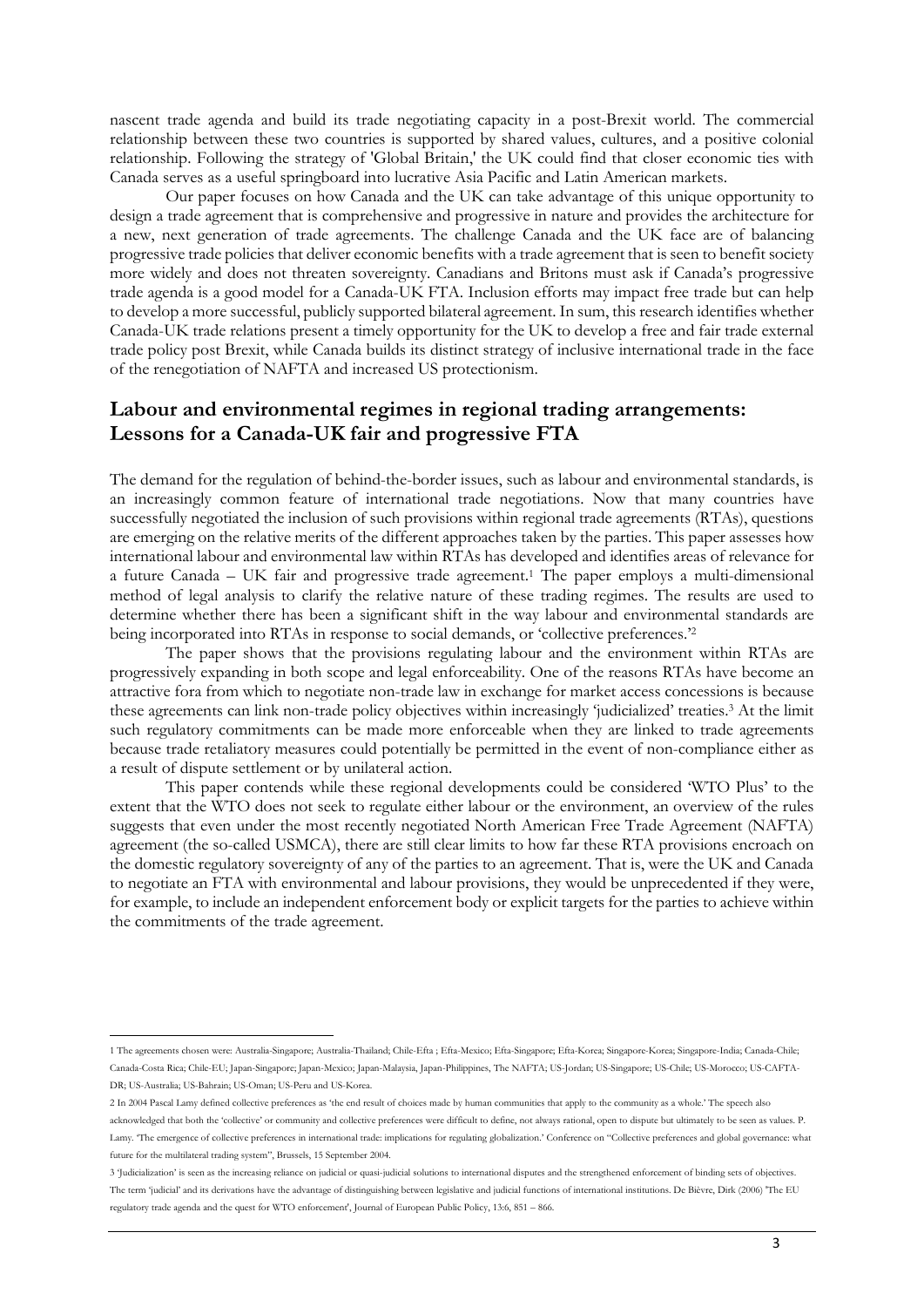# **The Rise of Environmental Provisions in FTAs**

### **The agreements' preambles and objectives**

This section identifies whether or not the subject matter under analysis is explicitly related to the overall trade obligations of the regional members. The preamble to an RTA does not contain any binding obligations upon the Parties; the statements are not intended to be *operative* provisions in the sense of creating specific rights or obligations. Rather, the statements offer a context for the signatories' overall objectives by introducing the agreement, setting out the motives of the contracting Parties and the objectives to be accomplished by the provisions of the statutes.

Nevertheless, a preamble is designed to establish a definitive record of the intention or purpose of the Parties in entering into the agreement, and this can inform or 'colour' the interpretation of a treaty provision*.* Article 31 of the Vienna Convention on the Law of Treaties (VCLT) provides that the preamble forms part of the treaty text and, as such, part of the terms and 'context' of the treaty for purposes of interpretation.4 The Appellate Body of the WTO has also emphasized on several occasions that Article 31 VCLT is a fundamental reference point for WTO dispute settlement. There is therefore a basis in customary international law for the preamble to any treaty, including an RTA, to be used as a source of interpretative guidance in the process of implementation and dispute settlement.

#### **Pre-2010 FTAs**

Given that an agreement's preamble objectives indicate how the subject is - or is not - related to the trade obligations of the regional members, it is significant that many of the early RTAs did not express themselves on the Parties' environmental objectives in the preamble.5 However, this was not the same set of RTAs or signatory countries as those that did not include labour statements in their RTA preamble. The EFTA and the India-Singapore RTAs, for example, include environmental but not labour statements in the preamble to their agreements. All of the US RTAs contain at least one reference to protecting and enhancing the environment in the preamble. The most used model<sup>6</sup> identified here sets out social development goals together in a single statement. The EU-Chile preamble expresses the need 'to promote economic and social progress for their peoples, taking into account the principle of sustainable development and environmental protection requirements.' Similarly, the US-Australia RTA simply states that the Parties will implement the agreement in a manner 'consistent with their commitment to high labour standards, sustainable development, and environmental protection.' The benchmark for 'high standards' is not set out however.

The preamble to the EFTA, US–Peru, India–Singapore, and US-CAFTA-DR RTAs follow a model that includes one or two statements exclusively on the environment. These statements indicate the Parties' commitment to implement the agreement in a manner consistent with environmental protection and conservation, and to promoting sustainable development. The US-Singapore and US-Chile preambles go the furthest, by including an additional reference to promoting regional environmental cooperative activities and existing commitments to multilateral environmental agreements. Boilerplate language is identified in those RTAs with a separate environmental side agreement.7 These contain a specific commitment to the *Stockholm Declaration on the Human Environment* of 1972 and the *Rio Declaration on Environment and Development*  of 1992 in the preamble to the side agreement. The preambles to the main NAFTA provisions and to the Canada-Chile agreement also contain environmental statements that are similar to those set out in the US-Chile RTA.

## **Post-2010 RTAs**

<sup>4</sup> Article 31 of the VCLT provides in relevant part: 1. A treaty shall be interpreted in good faith in accordance with the ordinary meaning to be given to the terms of the treaty in their context and in the light of its object and purpose. 2. The context for the purpose of the interpretation of a treaty shall comprise, in addition to the text, including its preamble and annexes.

Article 32 of the VCLT provides: 'Recourse may be had to supplementary means of interpretation, including the preparatory work of the treaty and the circumstances of its

conclusion, in order to confirm the meaning resulting from the application of article 31, or to determine the meaning when the interpretation according to Article 31: (a) leaves the meaning ambiguous or obscure; or (b) leads to a result which is manifestly absurd or unreasonable.'

<sup>5</sup> This list includes: Australia – Thailand, Australia – Singapore, all the RTAs with Japan (Mexico, Malaysia, Singapore and Philippines), and the Singapore – NZ and Singapore – Korea RTAs.

<sup>6</sup> The US-Jordan, US-Morocco, US-Bahrain and US-Korea RTAs.

<sup>7</sup> The NAFTA/NAAEC, Canada-Chile, Canada-Costa Rica.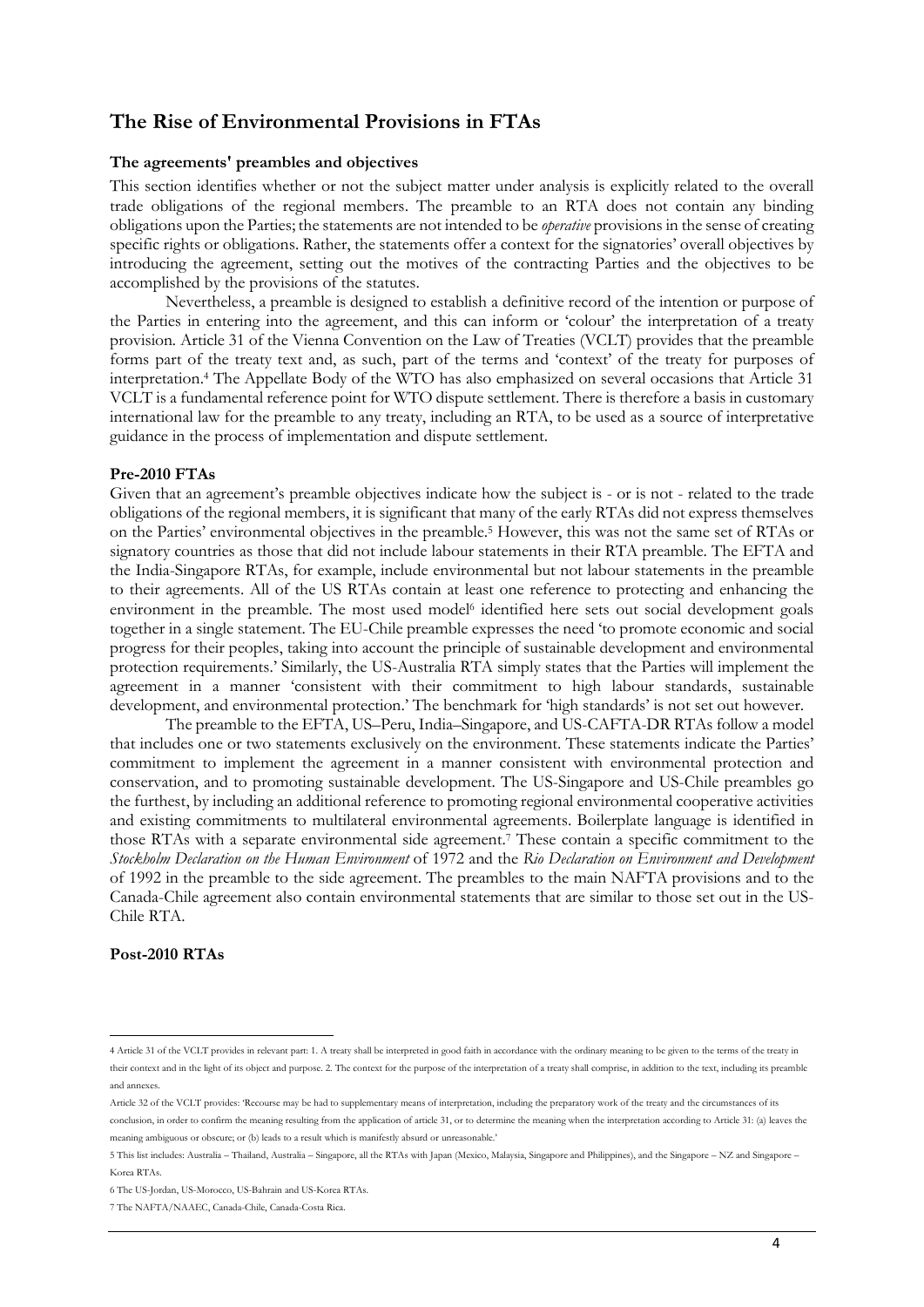Of the four most recent RTAs surveyed here,<sup>8</sup> all of them include at least one expression on the environment in their preambles. The most minimal is the CPTPP preamble, which includes just one recital to reaffirm the importance of promoting corporate social responsibility, cultural identity and diversity, environmental protection and conservation, gender equality, indigenous rights, labour rights, inclusive trade, sustainable development and traditional knowledge, as well as the importance of preserving their right to regulate in the public interest. The USMCA preamble on the other hand includes three expressions. The first recognizes the parties' inherent right to regulate and resolve to preserve the flexibility of the Parties to set legislative and regulatory priorities, in a manner consistent with this Agreement, and protect legitimate public welfare objectives, such as public health, safety, the environment, the conservation of living or non-living exhaustible natural resources, the integrity and stability of the financial system and public morals, in accordance with the rights and obligations provided in this Agreement. Second, the parties agree to protect human, animal, or plant life or health in the territories of the Parties and advance science-based decision making while facilitating trade between them. Third, to promote high levels of environmental protection, including through effective enforcement by each Party of its environmental laws, as well as through enhanced environmental cooperation, and further the aims of sustainable development, including through mutually supportive trade and environmental policies and practices.

Both the EU Singapore and the CETA agreements include two similar expressions. Both preambles state that the parties are determined/committed to strengthen their economic, trade, and investment relations in accordance with the objective of sustainable development, in its economic, social and environmental dimensions, and to promote trade and investment in a manner mindful of high levels of environmental and labour protection and relevant internationally-recognised standards and agreements to which they are Parties. They also reaffirm each Party's right to adopt and enforce measures necessary to pursue legitimate policy objectives such as social, environmental, security, public health and safety, promotion and protection of cultural diversity.

### **The scope of obligations for the subject area**

The scope of an international treaty can be primarily delimited in terms of its geographical coverage. This is determined by the territorial jurisdiction of the signatories. Its scope can also be viewed temporally, in terms of the date the treaty entered into force and its expected duration. The focus of this paper is on the scope of the subject matter within the provisions of the treaty. This includes the types of rights covered by the agreement and whether these rights will be based on national or international standards. An assessment of these provisions can identify how wide or narrow the scope of agreement's obligations is, along with the standards the provisions are seeking to apply.

The key variables identified here include first, whether or not the agreement references or incorporates other bodies of international law. The EC-Chile RTA expresses commitment to relevant ILO conventions,9 for example*.* Second, whether the agreement reaffirms the supremacy of national laws or alternatively establishes an independent regional law. And third, in the case of allegations of non-compliance between the parties to the agreement, whether the RTA provisions set out a 'trade affecting' requirement that requires the party alleging non-compliance to identify a 'link' between the non-enforced law and its impact on trade between the parties. Such a requirement sets a higher threshold for a non-compliant measure to be violation of the agreement.

### **The Early FTAs**

The range of environmental obligations identified in the earlier RTAs surveyed ranged from those agreements without any provisions, to those with a commitment to implement Multilateral Environmental Agreements (MEAs) within a chapter or side agreement dedicated to regulating the environment. In between these extremes are provisions limited to detailing environmental cooperation activities and those linking environmental standards to investment activities between the parties to the agreement.

Thus, at one extreme, and despite including preamble statements on the environment, are the earlier FTA agreements that do not contain any environmental provisions.10 The scope of the environmental provisions in Japan–Mexico and Japan-Malaysia RTAs goes slightly further to set out environmental

8 USMCA, CPTPP, CETA, EU-Singapore.

<sup>9</sup> EC-Chile RTA. Article 44:1.

<sup>10</sup> The Japan-Philippines, Article 5.11. Similarly, the India–Singapore RTA includes a statement in the preamble on environmental protection, yet the only relevant provision regulating the environment is set out within the chapter on Standards and Technical Regulations, Sanitary and Phytosanitary Measures.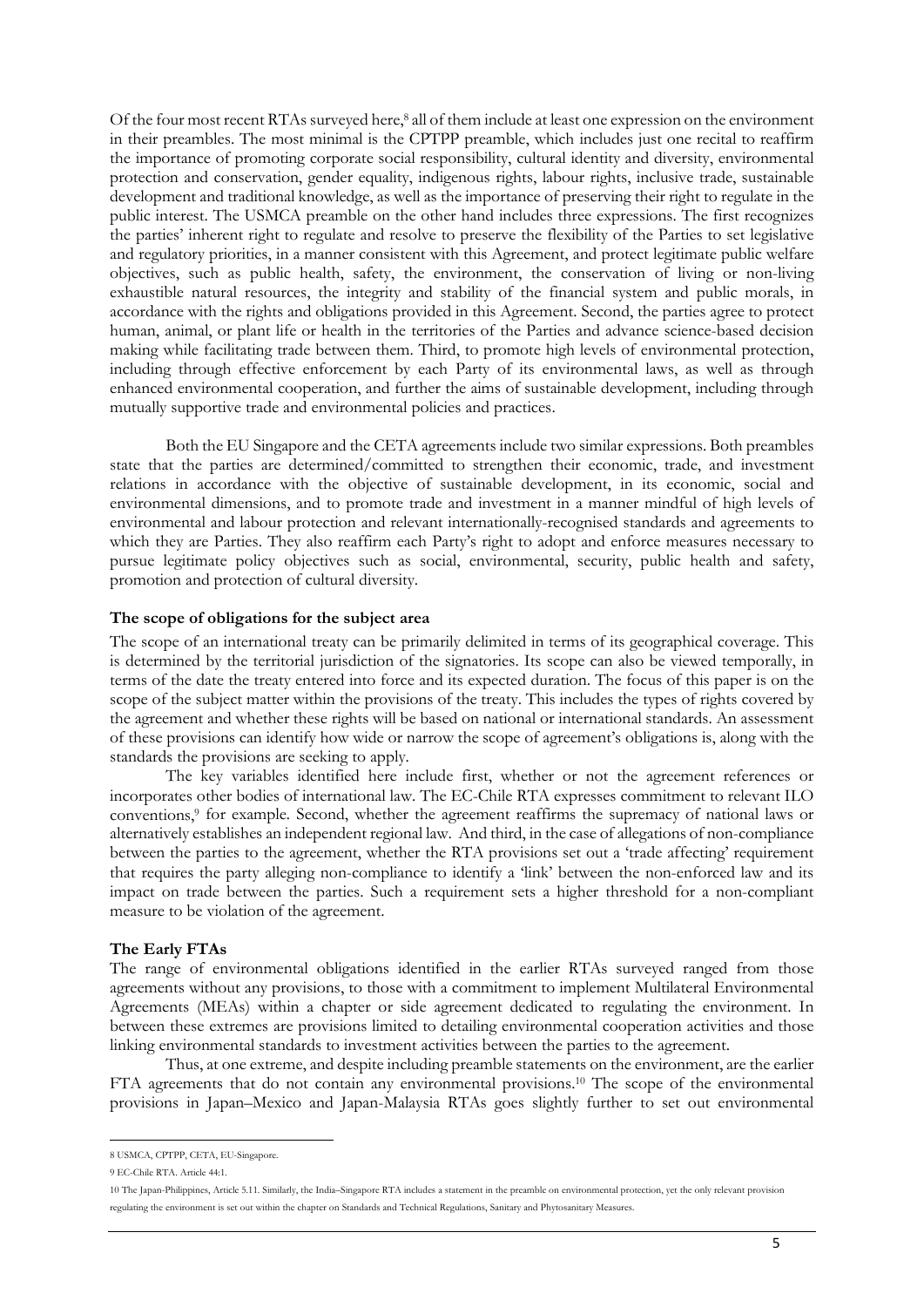cooperation activities, including information exchange and capacity building related to the Clean Development Mechanism of the Kyoto Protocol.11 Nevertheless, the provisions make no other reference to either the Parties' domestic environmental standards or law enforcement, or to any commitments to multilateral environmental agreements. The minimal model set out in the Japan–Philippine RTA does not contain any statements relating to the environment in their preamble, but Article 102 states that the Parties should not encourage investments by investors of the other Party by relaxing its environmental measures. This is similar to the labour provision preventing 'race to the bottom' standards and policy within this RTA and it is also subject to the general Dispute Settlement Mechanism (DSM) of the agreement. Although it is links environmental standards only in the area of investment, it has legal strength from being covered by the general trade agreements' DSM.

The model<sup>12</sup> most favoured by the US is characterised by a separate environment chapter with boilerplate provisions recognizing the right for each Party to the agreement to set their own domestic laws and standards of environmental protection. The Parties make a commitment that 'high standards' of protection are to be continually improved upon. However, the 'high standard' is not made with reference to an independent benchmark. The Parties instead make a commitment not to fail to enforce each their domestic environmental laws effectively and agree that all enforcement activities relating to the environment must be confined to a Party's own country.13 This model of agreement explicitly recognizes the role of multilateral environmental agreements but they do not reference any of them by name within the provisions of the agreement. The RTAs with the environmental side agreements14 similarly include provisions with an express right for each Party to set their own 'high' level of domestic protection and nationally defined policies and priorities for the environment. Each Party 'shall' then enforce these laws effectively domestically.

Those RTAs with side-agreements have chosen to include provisions which maintain existing rights and obligations under other MEAs, including conservation agreements:

*Nothing in this Agreement shall be construed to affect the existing rights and obligations of the Parties under other international environmental agreements, including conservation agreements, to which such Parties are party.15*

Thus, the NAFTA affirms the rights of the Parties under certain international and bilateral environmental agreements, including the right to use discriminatory trade measures. These rights prevail over obligations in the NAFTA in the event of an inconsistency. That is, market access rights granted under the NAFTA could potentially be undermined by rights to restrict trade according to a Multilateral Environmental Agreement (MEA), where the NAFTA members are Parties to the MEA. This contrasts with the GATT and other agreements, which are superseded by the NAFTA obligations as long as they are in conformity with Article XXIV GATT. The investment section of the NAFTA contains provisions using terminology that is vague, such as 'environmentally sensitive' and the Parties are 'encouraged' not to relax environmental measures to promote investment. The NAFTA also allowed for general exceptions for some environmental reasons as they appear in the GATT, except for the explicit incorporation of both living and non-living exhaustible natural resources.

## **Post-2010 RTAs**

The more recent agreements surveyed have moved away from including a side agreement on the environment. The EU-Singapore, EU-Canada CETA, the USMCA and the CPTPP RTAs all have a chapter dedicated to the environment or sustainable development and these chapters are addressing a wider scope of issues within the chapter, such as sustainable fishing and timber trade. Nevertheless, what has not changed

14 The NAFTA/NAAEC, Canada-Chile and Canada-Costa Rica RTAs.

15 The NAAEC. Article 40.

11 The Clean Development Mechanism (CDM) is one of the ["flexibility" mechanisms](http://en.wikipedia.org/wiki/Flexibility_mechanisms) defined in Article 12 of the [Kyoto Protocol](http://en.wikipedia.org/wiki/Kyoto_Protocol) (IPCC, 2007). It is intended to assist the [United](http://en.wikipedia.org/wiki/United_Nations_Framework_Convention_on_Climate_Change)  [Nations Framework Convention on Climate Change](http://en.wikipedia.org/wiki/United_Nations_Framework_Convention_on_Climate_Change) (UNFCCC), and compliance with quantified emission limitation and reduction commitments [\(greenhouse gas](http://en.wikipedia.org/wiki/Greenhouse_gas) (GHG) emission caps).

<sup>12</sup> This includes the US-Singapore, US-CAFTA-DR, US-Chile, US-Oman, US-Morocco, US-Bahrain, US-Australia, US-Korea RTAs.

<sup>13</sup> These agreements all define environmental law to mean any domestic statute, regulation or provision primarily designed to protect the environment, or prevent a danger to human, animal, or plant life or health, through: the prevention, abatement, or control of the release, discharge, or emission of pollutants or environmental contaminants; the control of environmentally hazardous or toxic chemicals, substances, materials and wastes, and the dissemination of information related thereto; or the protection or conservation of wild flora or fauna, including endangered species, their habitat, and specially protected natural areas.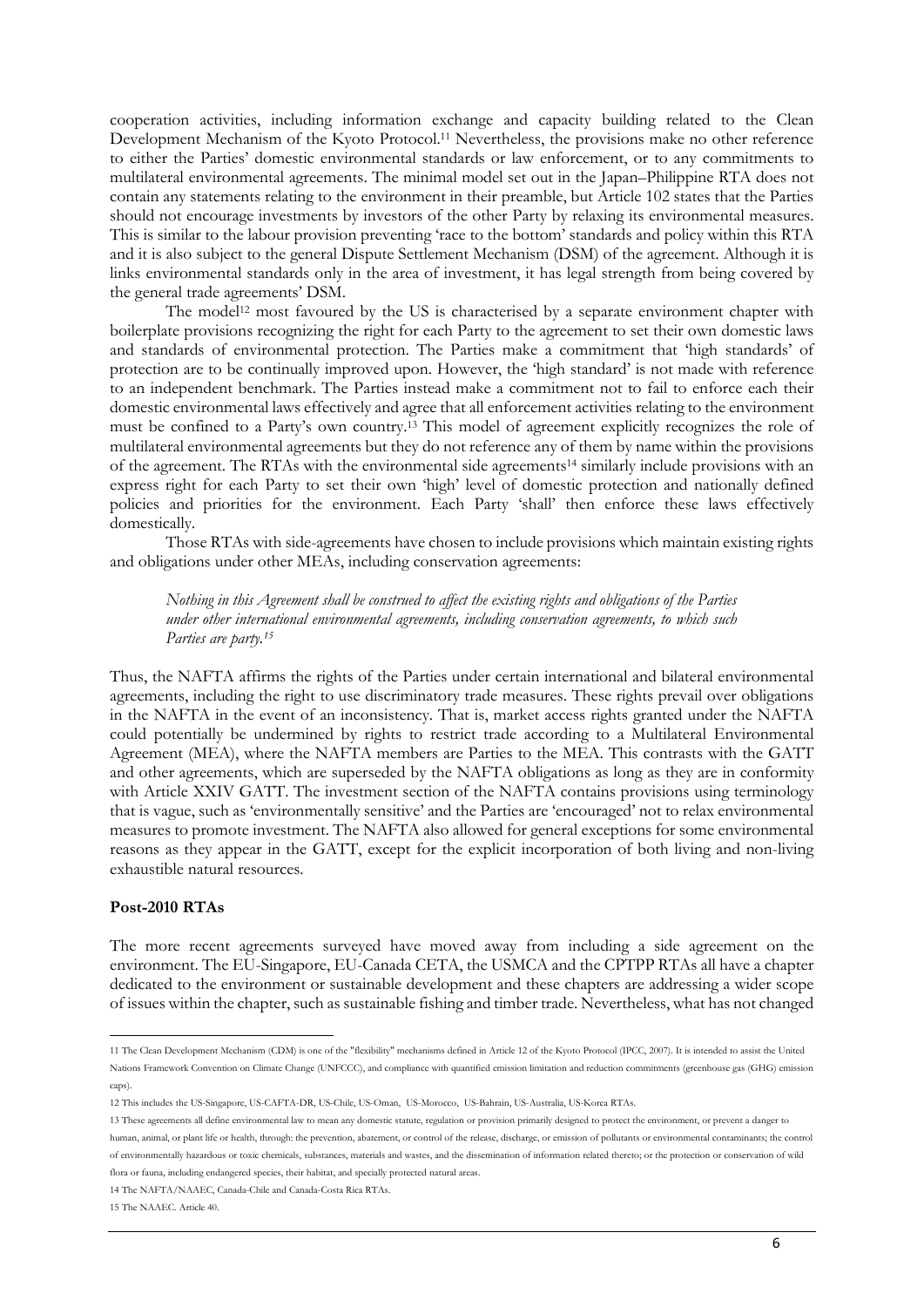is the focus on implementing domestic regulation and, as with the traditional EU FTAs, the emphasis of the CETA and EU-Singapore agreements remains focused on cooperation and dialogue rather than a sanction-based dispute settlement. While its provisions on trade and sustainable development create enforceable obligations that have the same legal value as any other obligation in the agreement. The agreement's provisions on trade and sustainable development are subject to a dedicated dispute settlement mechanism. This mechanism has a transparent, mandatory, participatory and time-bound procedure for resolving trade-related sustainable development issues. However, these do not have the same level of sanctions as the trade provisions. Under the KAFTA, for example, disputes related to environment provisions are explicitly excluded from the main dispute settlement mechanism covering the agreement, focusing on consultation and dialogue in implementing the agreement in each of the parties' sovereign jurisdiction

The scope of the New-NAFTA, the USMCA, has expanded considerably to address issues such as Protection of the Ozone Layer Protection of the Marine Environment from Ship Pollution Air Quality Marine Litter Trade and Biodiversity Invasive Alien Species Marine Wild Capture Fisheries Sustainable Fisheries Management Conservation of Marine Species Fisheries Subsidies Illegal, Unreported, and Unregulated (IUU) Fishing Conservation and Trade Sustainable Forest Management and Trade Environmental Goods and Services Indigenous peoples and local communities. However once again, the enforcement of environmental laws is still based at a domestic level. For the Parties recognize the sovereign right of each Party to establish its own levels of domestic environmental protection and its own environmental priorities, and to establish, adopt or modify its environmental laws and policies accordingly. Although each Party shall strive to ensure that its environmental laws and policies provide for, and encourage, high levels of environmental protection and shall strive to continue to improve its respective levels of environmental protection. The USMCA environment chapter also references MEAs,16 affirming each member's commitment to implement the multilateral environmental agreements to which it is a party. The Parties also commit to consult and cooperate as appropriate with respect to environmental issues of mutual interest, in particular trade-related issues, pertaining to relevant MEAs. Such as, exchanging information on the implementation of MEAs to which a Party is party; ongoing negotiations of new multilateral environmental agreements; and, each Party's respective views on becoming a party to additional multilateral environmental agreements.

The scope of issues covered in the CPTPP cover those in the USMCA, with an additional provision covering Transition to a Low Emissions and Resilient Economy.17 As with the USMCA, while the provisions recognise the importance of mutually supportive trade and environmental policies and practices to improve environmental protection in the furtherance of sustainable development. The Parties maintain domestic enforcement of environmental law. They recognise the sovereign right of each Party to establish its own levels of domestic environmental protection and its own environmental priorities, and to establish, adopt or modify its environmental laws and policies accordingly. However, as with the USMCA, the commitments explicitly do not empower a Party's authorities to undertake environmental law enforcement activities in the territory of another Party. Although no Party shall fail to effectively enforce its environmental laws through a sustained or recurring course of action or inaction in a manner affecting trade or investment between the Parties, after the date of entry into force of this Agreement for that Party. Each Party has the right to exercise discretion and to make decisions regarding: (a) investigatory, prosecutorial, regulatory and compliance matters; and (b) the allocation of environmental enforcement resources with respect to other environmental laws determined to have higher priorities. Accordingly, the Parties understand that with respect to the enforcement of environmental laws a Party is in compliance with paragraph 4 if a course of action or inaction reflects a reasonable exercise of that discretion, or results from a bona fide decision regarding the allocation of those resources in accordance with priorities for enforcement of its environmental laws. A Party shall not waive or otherwise derogate from, or offer to waive or otherwise derogate from, its environmental laws in a manner that weakens or reduces the protection afforded in those laws in order to encourage trade or investment between the Parties.18 The CPTPP also recognizes the importance of the multilateral environmental agreements to which they are party, and affirms commitment to implement the MEAs to which each is a party.19 The Parties emphasize the need to enhance the mutual supportiveness between trade and environmental law and policies, through

 $\overline{a}$ 16 Article 24.8: Multilateral Environmental Agreements.

<sup>17</sup> Article 20.15:

<sup>18</sup> CPTPP Article 20.3

<sup>19</sup> CPTPP Article 20.4: Multilateral Environmental Agreements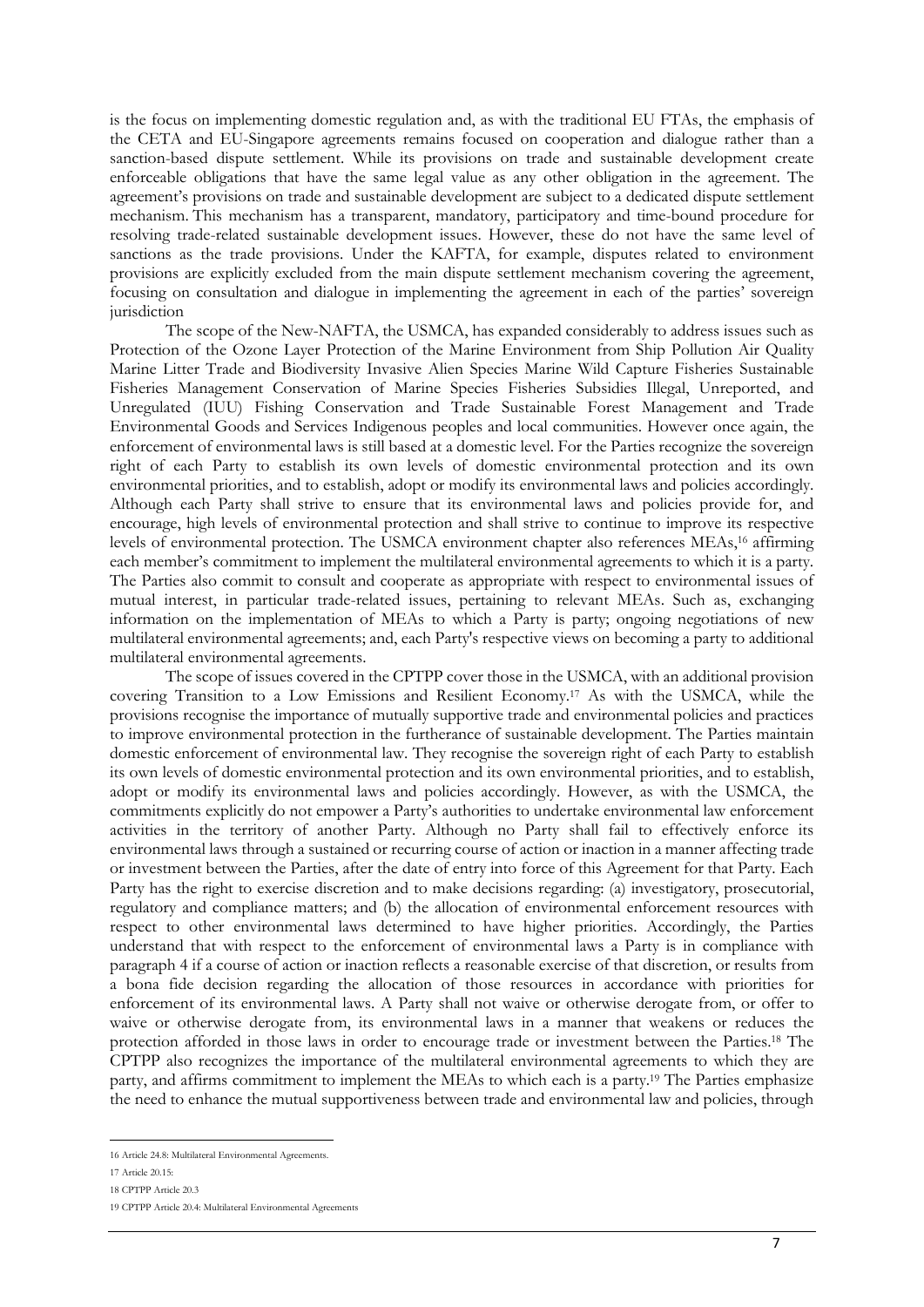dialogue between the Parties on trade and environmental issues of mutual interest, particularly with respect to the negotiation and implementation of relevant MEAs and trade agreements.

Under the EU-Singapore and CETA agreements, the level of protection is also still based at the national level, the focus is on cooperation and consultation, and less issues are covered – only Trade in Timber and Timber Products and Trade in Fish Products, in the former,20 while the EU CETA environmental provisions are expanded by trade favouring environmental protection, Trade in forest products and trade in fisheries and aquaculture products.21

#### **Institutions and agencies**

This section of the assessment identifies and compares the different institutional settings provided by these agreements to deal with the implementation of the relevant obligations. This includes the creation of agencies, special committees or commissions with the aim of monitoring or developing the issues which emerge from the area under regulation. Alternatively, it could create a single contact point within a government ministry to coordinate any work associated with the obligations of the agreement.

Of additional interest are questions concerning whether there is merely a textual reference in the agreement to the role of this body or contact point, without further action specified. In some cases, the agreement may conversely set out mandatory meeting schedules, resource allocations and objectives.

#### **Early RTAs**

Of the earlier RTAs surveyed, the most commonly used institutional arrangement for dealing with environmental issues is a Joint Committee established under the general administrative provisions of the agreement.22 While this Joint Committee should be composed of government officials from each Party while there is no specific requirement for any environmental experts. Other US RTAs create a separate agency in the form of the Environmental Affairs Council which is composed of cabinet level or equivalent representatives of the Parties.23 The agreement commits the Council to meet at least once a year to discuss the implementation and progress of the environmental provisions included in the agreement.

Despite having a side agreement on environmental regulation, the Canada-Costa Rica RTA only requires24 that each Party designate a point of contact for communications between the Parties and from the public related to the implementation and elaboration of the agreement. In contrast with this, the side agreements included in the NAFTA -the North American Agreement on Environmental Cooperation (the NAAEC) and the Canada-Chile Agreement on Environmental Cooperation (CCAEC), establish a much more elaborate supranational institutional in the form of the Commission for Environmental Cooperation. The Commission is made up of a Council, a Secretariat and a Joint Public Advisory Committee. The Secretariat must consider any submission from any non-governmental organization or person asserting a Party to the agreement is failing to enforce its environmental law effectively, subject to conditions.<sup>25</sup> These provisions also commit the Parties to create National Advisory Committees (NACs), which comprise of the public and NGOs to offer input on the implementation and further elaboration of this Agreement. The Parties may also convene a governmental committee to advise further on the implementation and further elaboration of the side-agreement.

#### **Post-2010 RTAs**

The institutional arrangements under the post-2010 RTAs have been consolidated in the later models. Under the USMCA agreement, the requirement is for the establishment of an Environment Committee and Contact Points.26 The Environment Committee must be composed of senior government representatives, or their designees, of the relevant trade and environment national authorities of each Party responsible for

20 Article 12.7 Trade in Timber and Timber Products

Article 12.8 Trade in Fish Products

<sup>21</sup> Article 24.9 Trade favouring environmental protection

Article 24.10 Trade in forest products

Article 24.11Trade in fisheries and aquaculture product

<sup>22</sup> The US–Singapore, US-Oman US-Jordan, US-Morocco, US-Bahrain, US-Australia RTAs.

<sup>23</sup> The US-CAFTA-DR, US-Chile, and the US-Korea RTAs.

<sup>24</sup> The Canada-Costa Rica RTA. Article 10.

<sup>25</sup> If it is, inter alia: is in a designated language, provides sufficient information to allow the Secretariat to review the submission, 'appears to be aimed at promoting enforcement rather than at harassing industry' and is filed by a person or organization residing or established in the territory of a Party.

<sup>26</sup> Article 24.26: Environment Committee and Contact Points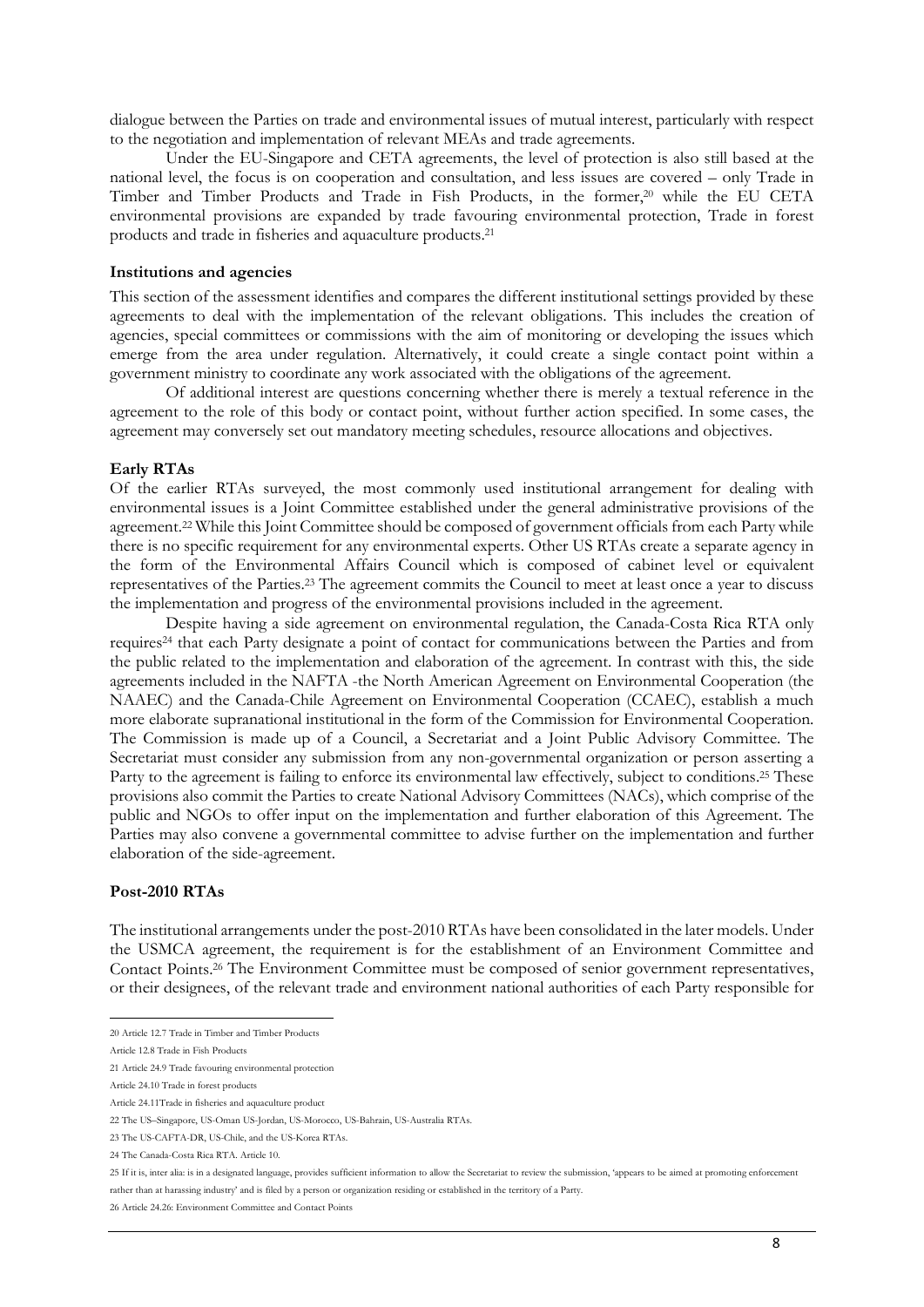the implementation of this Chapter. The Environment Committee is to oversee the implementation of this Chapter and its functions include discussion, information exchange, senior consultations on enforcement matters. After meeting within one year of the date of entry into force of this Agreement, the Environment Committee shall meet every two years unless the Environment Committee agrees otherwise. During the fifth year, the Environment Committee shall review the implementation and operation of this Chapter; report its findings and recommendations to the Council and the Commission.

Under CETA, the institutional mechanisms consist of a designated office to serve as contact point with the other Party for the implementation of the Chapter, including with regard to cooperative programmes and activities, the receipt of submissions, communications and information to be provided to the other Party, the Panel of Experts, and the public.27 In addition, the Committee on Trade and Sustainable Development established under the trade and sustainable development chapter shall oversee the implementation of the environment Chapter and review the progress achieved under it and discuss any matters of common interest.28 The Committee on Trade and Sustainable Development, shall be comprised of high level representatives of the Parties responsible for environmental matters.29 The Committee on Trade and Sustainable Development must meet within the first year of the entry into force of this Agreement, and thereafter as often as the Parties consider necessary. A dialogue is also established with a Civil Society Forum composed of representatives of civil society organisations should also be convened once a year unless otherwise agreed.30

The arrangement is similar under the EU Singapore FTA. Each Party designates a contact point with the other Party and establish a Board on Trade and Sustainable Development comprised of senior officials from within the administrations of each Party. The Board shall meet within the first two years and thereafter as necessary, to oversee the implementation of this Chapter.<sup>31</sup> Each meeting of the Board shall include a public session with stakeholders to exchange views on issues related to the implementation of this Chapter.

Under the CPTPP, a contact point and an Environment Committee composed of senior government representatives is also established to discuss and review the implementation of this Chapter. The Committee shall meet within the first year and thereafter every two years unless otherwise agreed.<sup>32</sup> The Committee shall provide for public input on matters relevant to the Committee's work, as appropriate, and shall hold a public session at each meeting.

#### **Monitoring, enforcement and dispute settlement mechanisms**

This section assesses how *strong* or binding the obligations are in terms of ensuring the parties fulfil the negotiated obligations. This can be shown by identifying the RTA provisions regulating how disputes are settled in the event of non-compliance. Relevant questions include whether disputes relating to the commitments covering labour standards or the environment fall under the same dispute settlement provisions that cover the commitments regulating the trade in goods, or whether they have separate DSM provisions of their own, which may not be as strong as those covering the trade provisions.

The characteristics of the DSM are also assessed for whether or not they extend beyond ´good offices´ and ´conciliation´ to include an independent report and recommendations or directives for remedial action. The possible final remedies are identified to see whether actions or enforcement activities must be limited to the domestic legal order. Further, whether private parties, producers or consumers can be made the beneficiary of a remedy, or whether they are limited only to the states involved in the dispute. In the event that a Party fails to remedy its violation of its obligations there may be a right of countervailing action in the agreement, in addition to the ultimate action of withdrawing from the overall agreement. Lastly, the agreements are scanned for conflict clauses or articles setting out the hierarchy of international agreements in the event of conflict of obligations. These indicate the ultimate priority accorded to the obligations of the various international agreements entered into by the parties to an RTA.

## **The Early RTAs**

<sup>27</sup> CETA Article 24.13 Institutional Arrangements

<sup>28</sup> CETA Article 26.2.1(g) (Specialised committees

<sup>29</sup> CETA Article 22.4 Institutional mechanisms

<sup>30</sup> CETA Article 22.5 Civil Society Forum

<sup>31</sup> EU Singapore Article 12.15 Institutional Set up and Monitoring Mechanism

<sup>32</sup> Article 20.19: Environment Committee and Contact Points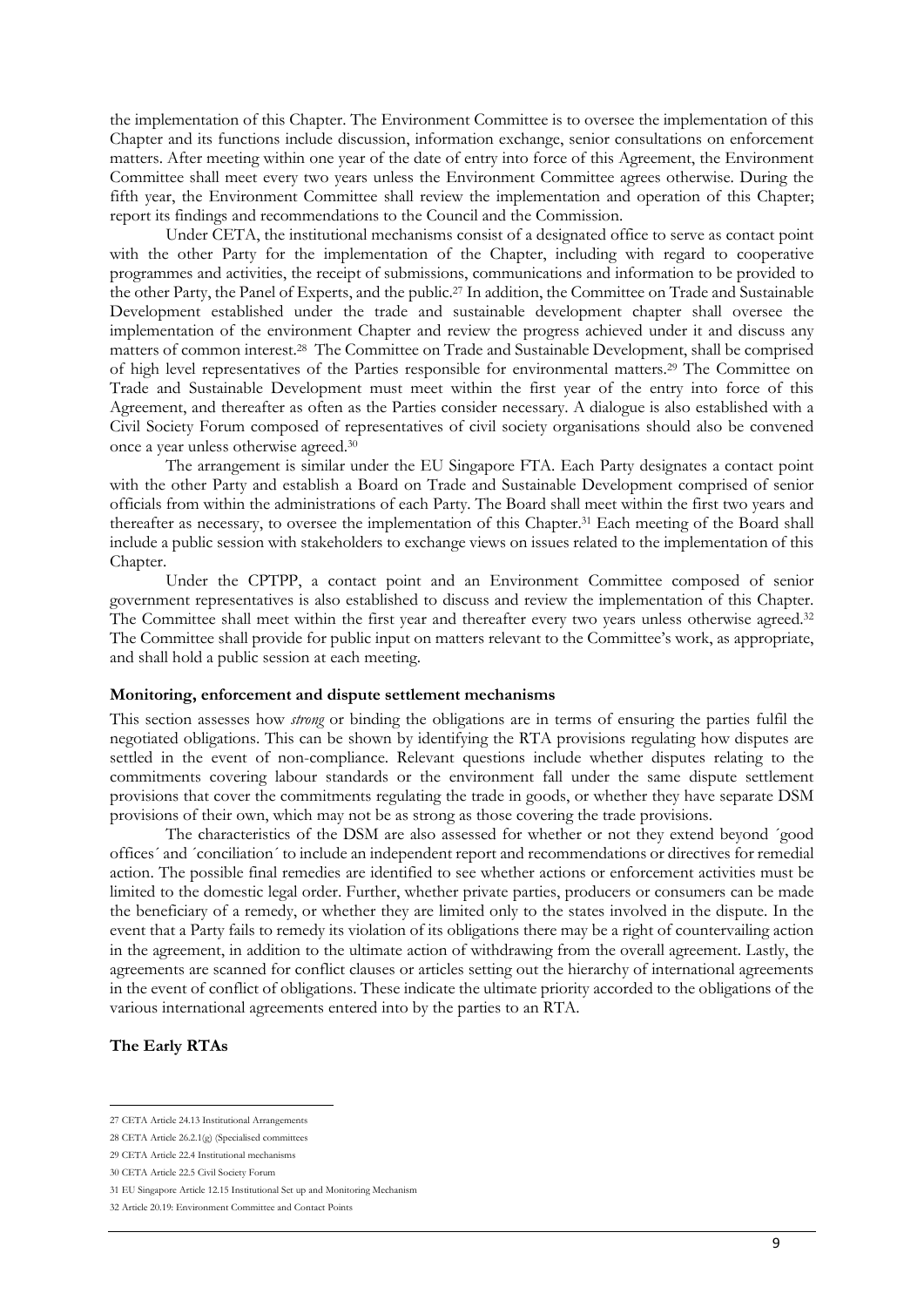Among the earlier RTAs, the strongest DSM identified was in the US-Jordan RTA. Environmental disputes are subject to the core dispute settlement provisions and procedural requirements of the RTA. However, the Parties to the agreement have recourse to dispute settlement only if the other Party fails to enforce its domestic environmental laws effectively - and in a manner affecting trade between the Parties, which introduces the high violation threshold. The more elaborate but weaker DSM used by the US states that any 'interested person' can request investigations into alleged violations of domestic environmental law.33 These agreements also commit the Parties to ensuring that judicial, quasi-judicial, or administrative proceedings are available, alongside effective remedies or sanctions for violations of its environmental laws. These remedies may include compliance agreements, penalties, fines, imprisonment, injunctions, the closure of facilities, and the cost of containing or cleaning up pollution. In a further act of deference to sovereign policy space, the US-CAFTA-DR RTA contains a provision explicitly exempting one Party the right to review another Party's domestic enforcement mechanisms:

'*nothing in this Chapter shall be construed to call for the examination under this Agreement of whether a Party's judicial, quasi-judicial, or administrative tribunals have appropriately applied that Party's environmental laws.*' 34

The DSM within the 'environmental side agreement' model<sup>35</sup> states that if after consultation and other alternative dispute resolution mechanisms have failed, a panel must determine where there has been a persistent pattern of failure by the Party complained against to effectively enforce its environmental law.36 The disputing Parties may then agree to a mutually satisfactory action plan. The NAAEC's DSM also allows access to private citizens as 'interested Parties' to make submissions to the CEC Secretariat to document alleged non-enforcement of environmental laws by one or more of the NAFTA Parties. However, once again, the definition of interested Parties' is not set out, and is unclear therefore on whether an international environmental NGO would be included in this definition. This may depend on whether such an NGO had standing within the domestic legal system of each Party. Indeed, nothing entitles a Party to undertake environmental law enforcement activities in the territory of another Party. Further, no Party can provide for a right of action under its law against any other Party on the grounds that another Party has acted in a manner inconsistent with the agreement. Further there is a requirement for a request for a panel to be approved by a two-thirds vote of the Parties. This implies an ultimate reliance on diplomatic means for ensuring the majority vote needed to form a panel.

Article 104 of the NAFTA states that in the event of an inconsistency between the NAFTA and the trade provisions of multilateral environmental treaties, the latter shall 'prevail to the extent of the inconsistency.' However, it has been argued that the actual significance of this provision is unclear. Currently, there are no formal dispute settlement mechanisms available under multilateral environmental treaties should a member complain about trade sanctions taken against it because of the alleged lack of compliance with environmental obligations. The only potential legal recourse for countries is the dispute settlement mechanism available under GATT. However, it is not clear whether Article 104 applies to the Parties GATT obligations and whether Article 103 includes the GATT in its definition of 'other agreements.'37

The conflict clause included in the US-Korea RTA is also unclear:

*In the event of any inconsistency between a Party's obligations under this Agreement and a covered agreement, the Party shall seek to balance its obligations under both agreements, but this shall not preclude the Party from taking a particular measure to comply with its obligations* 

 $\overline{a}$ 33 These are set out in the US-Singapore, US-Oman, US-Morocco, US-Chile, US-Bahrain, UK-Korea RTAs.

<sup>34</sup> This RTA also has a unique provision which states that a person or organization residing or established in the US must file a submission under the NAAEC agreement (NAFTA) asserting that the US is failing to enforce its environmental laws effectively and may not file a submission under the US-CAFTA-DR provisions. This is presumably designed to coordinate and streamline the administrative application of US environmental RTA obligations in the north and central Americas.

<sup>35</sup> The NAAEC, Canada-Chile and Canada-Costa Rica RTAs.

<sup>36</sup> See The NAAEC. Article 33.

<sup>37</sup> Howse and Treblicock. Op cit. p549.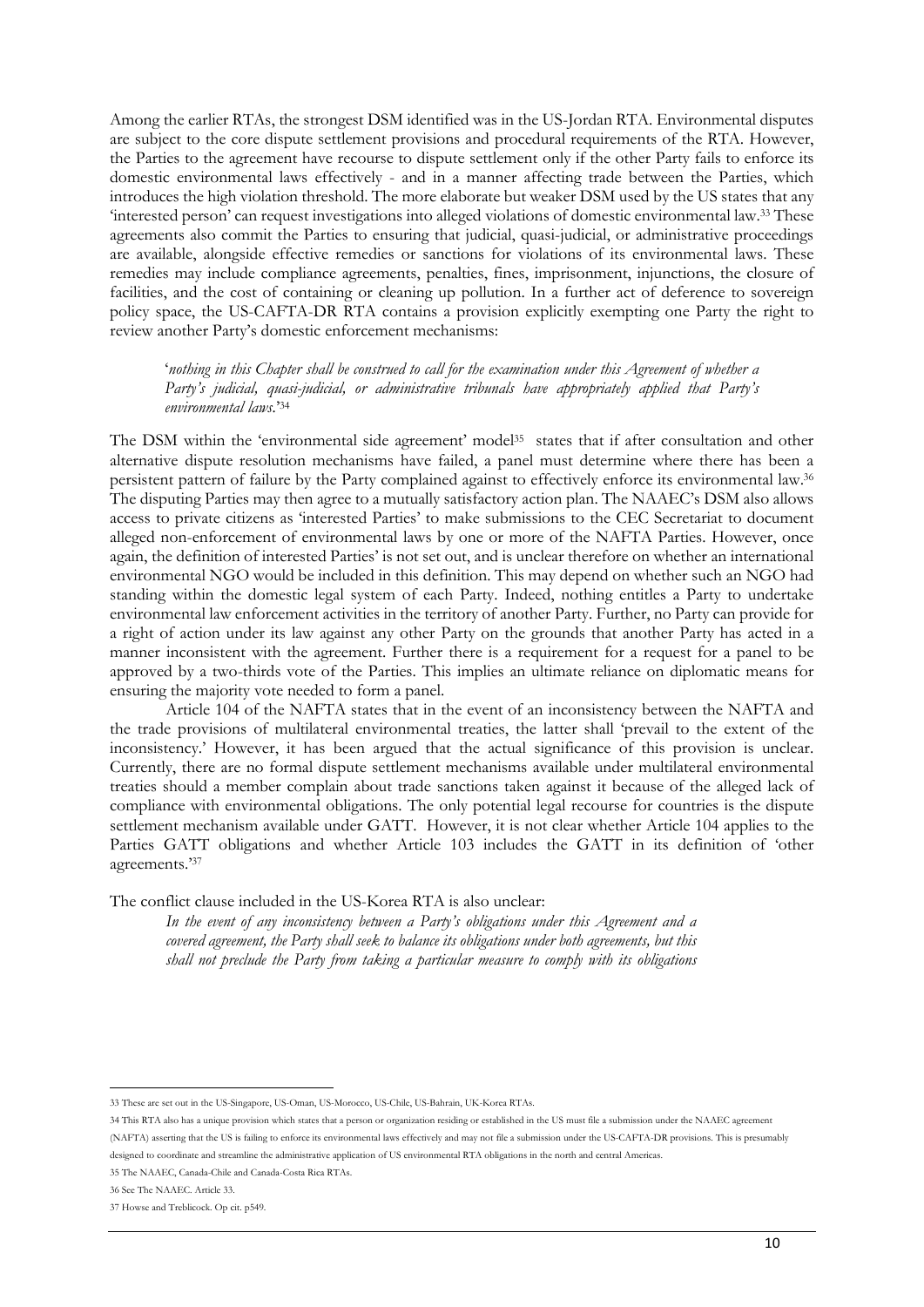*under the covered agreement38, provided that the primary purpose of the measure is not to impose a disguised restriction on trade.39*

## **Post 2010 RTAs**

Under the USMCA dispute settlement mechanism,<sup>40</sup> if the consulting Parties fail to resolve their dispute through environment consultations, Senior Representative Consultations and Ministerial Consultations within 60 days, the requesting Party may request consultations under Dispute Settlement Consultations or request the establishment of a panel under the Dispute Settlement chapter.41 This panel can seek technical advice or assistance, if appropriate, from an entity authorized under CITES to address the particular matter, and provide the consulting Parties with an opportunity to comment on any such technical advice or assistance received. This is similar to the CPTPP dispute resolution mechanism for the environment provisions42 which states that ultimately, a dispute over the implementation of an environmental provision may be referred to the relevant Ministers of the consulting Parties who shall seek to resolve the matter.43

Under the CETA dispute settlement mechanism,44 any dispute that arises under the trade and environment Chapter, the Parties shall only have recourse to the rules and procedures provided for in the Chapter, not the dispute resolution chapter covering the trade commitments. Rather the Parties are to rely on good offices, conciliation, or mediation to resolve that dispute. The EU Singapore dispute settlement provisions also rely on government consultations with Panels of Experts. Indeed, the RTAs's Dispute Settlement chapter and mediation mechanism do not apply to the environment provisions.<sup>45</sup>

#### **Assessing environmental law in RTAs**

The pioneering environmental provisions in the NAFTA's 1994 NAAEC were replicated in the Canada-Chile (CCAEC) RTA, and set the tone for future agreements including the most recent USMCA, CPTPP, CETA and EU-Singapore agreements. The most significant limitation to ensuring high environmental standards is that there is no regional harmonisation of environmental law. Again, in none of the agreements surveyed can a Party impose its level of environmental protection on another Party; all Parties are obligated to ensure the effective enforcement of the standards it has determined domestically. There are discernible differences, such as the CCAEC containing a more cooperative mechanism than the NAAEC, which instead incorporates a more punitive response to non-compliance based on the unilateral suspension of NAAEC benefits. This better reflects the development needs of the Parties to the former agreement, which explicitly excludes the use of trade sanctions and its penalty relies on a monetary fine imposed by a panel. Using more a carrot than stick approach, Canada provides Chile with cooperation programmes and capacity building measures designed to increase environmental enforcement mechanisms and assess the environmental impact of trade agreements. This might also induce a convergence with Canada's standards, although it is not an explicit objective of the agreement.

In the latest FTAs, with the exception of the KAFTA, there has been an expansion of environmental law included in the EU-Singapore, EU-Canada and the CPTPP. All FTAs have a chapter dedicated to the environment or sustainable development and these chapters are addressing a wider scope of issues within the chapter, such as sustainable fishing and timber trade. Nevertheless, what has not changed is the focus on implementing domestic regulation and, as with the traditional EU FTAs, the emphasis of the CETA and EU-Singapore agreements remains focused on cooperation and dialogue rather than a sanction-based dispute settlement. While its provisions on trade and sustainable development create enforceable obligations that have the same legal value as any other obligation in the agreement. The agreement's provisions on trade and sustainable development are subject to a dedicated dispute settlement mechanism. This mechanism has a transparent, mandatory, participatory and time-bound procedure for resolving trade-related sustainable

38 "Covered Agreements" are those listed in Appendix 1 of the Understanding on Rules and Procedures Governing the Settlement of Disputes negotiated during the Uruguay Round. They include the Agreement Establishing the World Trade Organization; the Multilateral Trade Agreements, including the GATT, GATS and TRIPs; and subject to

conditions, four plurilateral agreements.

<sup>39</sup> US-Korea RTA. Article 21.10:3.

<sup>40</sup> USMCA Article 24.32: Dispute Resolution

<sup>41</sup> USMCA Article 31.7 (Dispute Settlement – Establishment of a Panel).

<sup>42</sup> CPTPP Article 20.23: Dispute Resolution

<sup>43</sup> CPTPP Article 20.22: Ministerial Consultations

<sup>44</sup> CETA Article 24.16 Dispute resolution

<sup>45</sup> EU-Singapore. Article 12.16 Government Consultations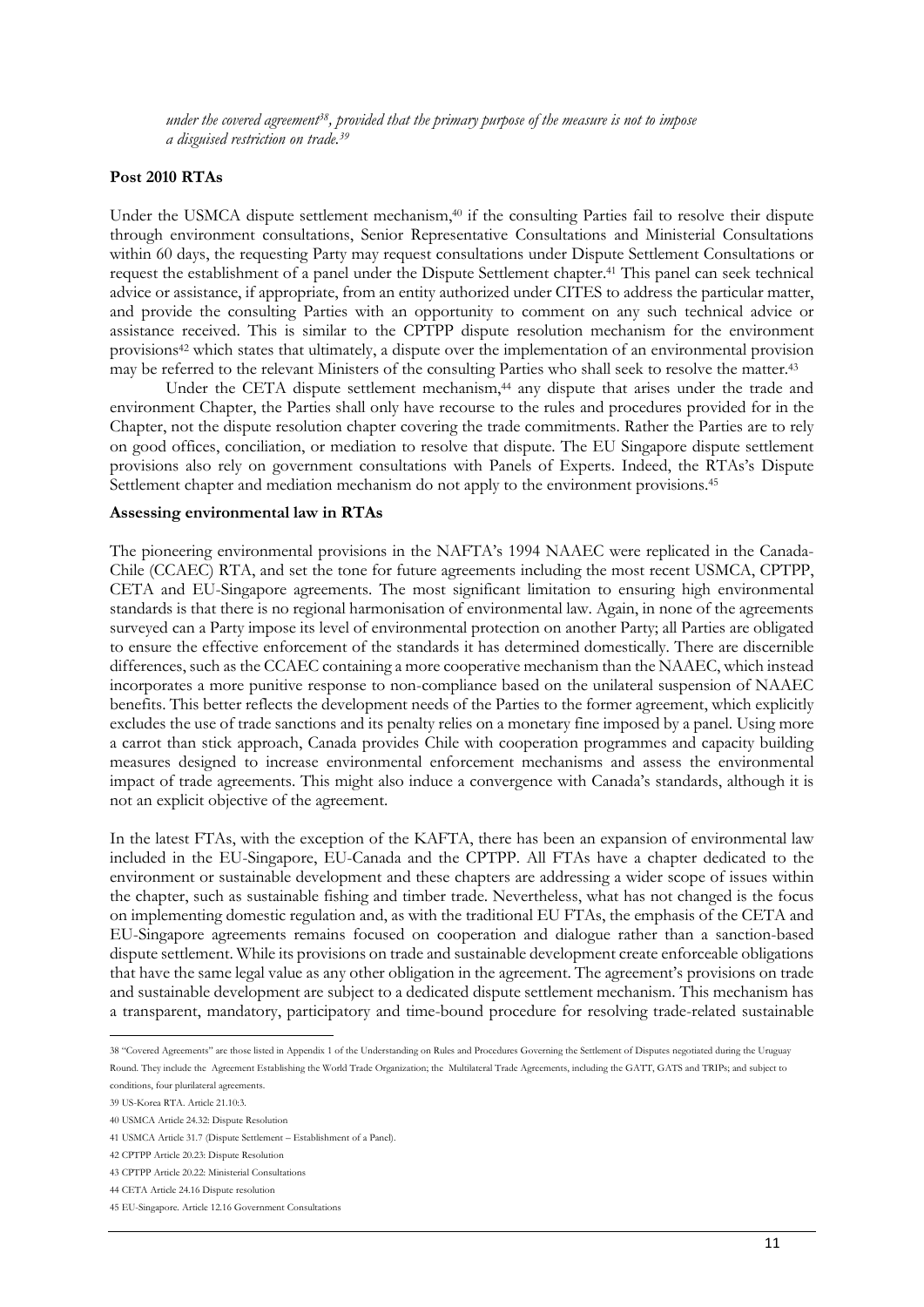development issues. However, these do not have the same level of sanctions as the trade provisions. Under the KAFTA, disputes related to environment provisions are explicitly excluded from the main dispute settlement mechanism covering the agreement, focusing on consultation and dialogue in implementing the agreement in each of the parties' sovereign jurisdiction.

Whether through the initial influence of the US negotiators, the CPTPP and the USMCA possess a strong dispute resolution mechanism that is applicable to its environmental provisions.46 For if the consulting Parties have failed to resolve the matter under the provisions for Environment Consultations, Senior Representative Consultations or Ministerial Consultations within 60 day after the request, the requesting Party may request consultations under the dispute settlement chapter applicable to the other obligations, or request the establishment of a panel. This panel shall seek technical advice or assistance, if appropriate, from an entity authorised under CITES to address the particular matter and provide the consulting Parties with an opportunity to comment on any such technical advice or assistance received. If in its final report the panel determines that the measure at issue is inconsistent with a Party's obligations or a Party has otherwise failed to carry out its obligations in this Agreement; or the measure at issue is causing nullification or impairment the responding Party shall eliminate the non-conformity or the nullification or impairment. A complaining party may also claim compensation if the issues has not been resolved in a reasonable time period.

While all the RTAs surveyed sought to ensure that all obligations remain on enforcing domestic environmental standards, some of the agreements also contain clauses setting out the hierarchy of the RTA in relation to other international agreements signed by the parties. <sup>47</sup> This clearly serves to promote and reinforce high environmental obligations, while the conflict clause in the EFTA RTAs, on the other hand, subordinates the RTA to the rights and obligations of the WTO as well as any other international agreement the Parties may be a signatory to.48 The Australia-Thailand RTA affirms not only the Parties existing rights and obligations under the GATT Technical Barriers to Trade (TBT) Agreement but also 'all other international agreements, including environmental and conservation agreements, to which the Parties are Party.<sup>249</sup> This arguably removes the need for any environment provisions in the trade agreement. If the parties are already enforcing international environmental agreements, this would, in any event, take precedence over the RTA obligations in the event of conflict.

# **The Rise of Labour Provisions in FTAs**

## **The preamble**

## **Earlier RTAs**

Of the earlier RTA preamble statements surveyed, the models identified range from those agreements without any statements on labour in the preamble, to those with a preamble dedicated to labour issues in a side agreement dedicated to labour regulation, sitting apart from the main trade agreement. Within this range, a salient feature is that all trade agreements signed with the US contain at least one reference to labour standards in the preamble. However, *except* when negotiating agreements with the US, the RTAs *between* Australia, NZ, Singapore, Japan, Malaysia, Mexico, Korea, Philippines and EFTA do not have any statements on labour in the preamble.

The most general preamble statements are those which group labour, environmental and social development issues together within one objective.<sup>50</sup> The US RTA model preamble tends to include one or

The US-Morocco preamble: Desiring to strengthen the development and enforcement of labor and environmental laws and policies, promote basic workers' rights and sustainable development, and implement this Agreement in a manner consistent with environmental protection and conservation.

46 CPTPP Article 20.23: Dispute Resolution

<sup>47</sup> This is 'provided that where a Party has a choice among equally effective and reasonably available means of complying with such obligations, the Party chooses the alternative that is the least inconsistent with the other provisions of this Agreement. Article 104 NAFTA.

<sup>48</sup> See for example, the EFTA-Singapore, Article 4 or Chile-Korea, Article 1.3.

<sup>49</sup> The Australia-Thailand, Article 703(1).

<sup>50</sup> US-Singapore preamble: Recognizing that economic development, social development, and environmental protection are interdependent and mutually reinforcing components of sustainable development, and that an open and non-discriminatory multilateral trading system can play a major role in achieving sustainable development.

US-Australia preamble: committing the parties to implement the Agreement in a manner consistent with their commitment to high labour standards, sustainable development, and environmental protection.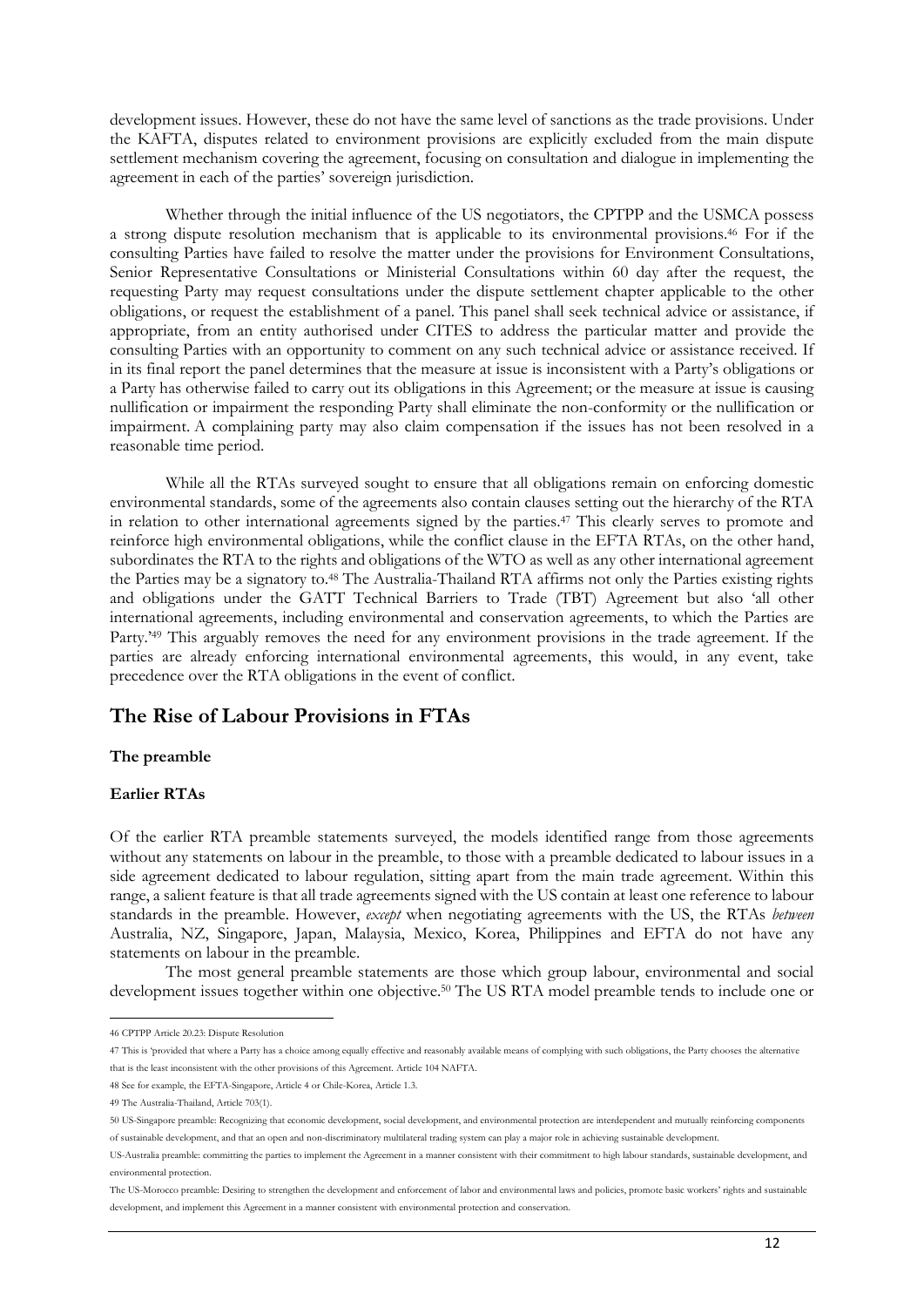more boilerplate statements directed exclusively towards improving labour conditions. These statements can be both relatively weak, such as the US-Peru RTA which simply agrees to 'improve' labour conditions, without specifying standards or rights; or as with the US-Oman RTA, they can show intent to enforce basic workers' rights and to strengthen labour law enforcement.51

Those RTAs with a separate side agreement on labour regulation<sup>52</sup> contain a statement on enforcing basic workers' rights similar to that set out in the NAFTA. This preamble focuses on increasing domestic labour rights and standards in addition to respecting commitments to international labour standards and domestic law enforcement mechanisms. However, while they are more detailed than the other RTAs, the statements' intentions go no further than those set out in the preamble of those RTAs that accommodate labour provisions within the main trade agreement, such as the US-Chile RTA for example.53

## **Post-2010 RTAs**

All the post-2010 FTAs surveyed include at least one preamble recital relating to labour. The USMCA promotes the protection and enforcement of labour rights, the improvement of working conditions, the strengthening of cooperation and the Parties' capacity on labour issues. While the CPTPP reaffirms the importance of promoting labour rights alongside other public interest issues. The CETA agrees to implement the Agreement in a manner consistent with the enforcement of their respective labour laws and that enhances their levels of labour protection, and building upon their international commitments on labour matters. The EU-Singapore has two statements noting their determination to promote trade and investment in a manner mindful of high levels of labour protection and relevant internationally-recognised standards and agreements to which they are Parties, while reaffirming each Party's right to adopt and enforce measures necessary to pursue legitimate policy objectives.

## **The scope of the labour provisions**

## **Earlier FTAs**

It is of little surprise that those earlier RTAs surveyed which have no aspirational reference to labour in their preamble, do not contain any specific labour provisions within the body of the trade agreement either.54 Yet this does not necessarily reflect on their domestic labour standards. For instance, a government may have signed up to relevant ILO Conventions independently of its trade agreements. Australia, for example, has been particularly vocal about the misuse of labour laws in RTAs for the purposes of economic protectionism, while also being a member of the ILO since 1919 and ratifying 47 labour conventions<sup>55</sup>. The US, on the other hand, became an ILO member in 1934 (with a break between 1977 and 1980) and has ratified only 14 conventions<sup>56</sup> but unlike Australia, insists on including labour regulation in its RTAs. Certain labour rights have also been identified by the 1998 ILO Declaration on Fundamental Principles and Rights at Work *(ILO Declaration)* as 'fundamental rights' of all people regardless of whether a government has ratified any labour conventions and regardless of whether or not any RTA it negotiates sets out these commitments. These fundamental rights include: freedom of association; the right to organize and bargain collectively; non-discrimination in employment; freedom from forced labour; a minimum age of employment for children; and eliminating the worst forms of child labour.

Leaving aside those RTAs without any labour provisions, the earliest model of labour provisions with the most minimal scope of application can be identified in the Japan-Philippines RTA. This agreement subsumes labour regulation within one investment and labour provision, which focuses solely on 'not weakening' domestic labour laws to encourage investment*.* <sup>57</sup> The use of the word *shall* is interpreted by courts to be stronger than the term *should* and compels the Parties to maintain their existing labour laws.

<sup>51</sup> The US-Bahrain and US-Oman agreements use identical language. The US-CAFTA-DR model has two separate statements on labour standards, including the enhancement and enforcement of 'basic' workers' rights and conditions, as well as introducing an agreement to strengthen cooperation between the Parties on labour matters.

<sup>52</sup> The NAFTA, Canada–Chile and Canada-Costa Rica RTAs.

<sup>53</sup>Build on their respective international commitments and strengthen their cooperation on labor matters; Protect, enhance, and enforce basic workers' rights.

<sup>54</sup> All EFTA bilaterals, Singapore-India, Japan-Malaysia, Korea-Singapore, NZ-Singapore, Australia-Thailand and Australia-Singapore.

<sup>55</sup> The complete Australian list is located at:<http://www.ilo.org/ilolex/english/newratframeE.htm>

<sup>56</sup> The complete US list is located at[: http://www.ilo.org/ilolex/english/newratframeE.htm](http://www.ilo.org/ilolex/english/newratframeE.htm)

<sup>57</sup> Japan-Philippines RTA. Article 103.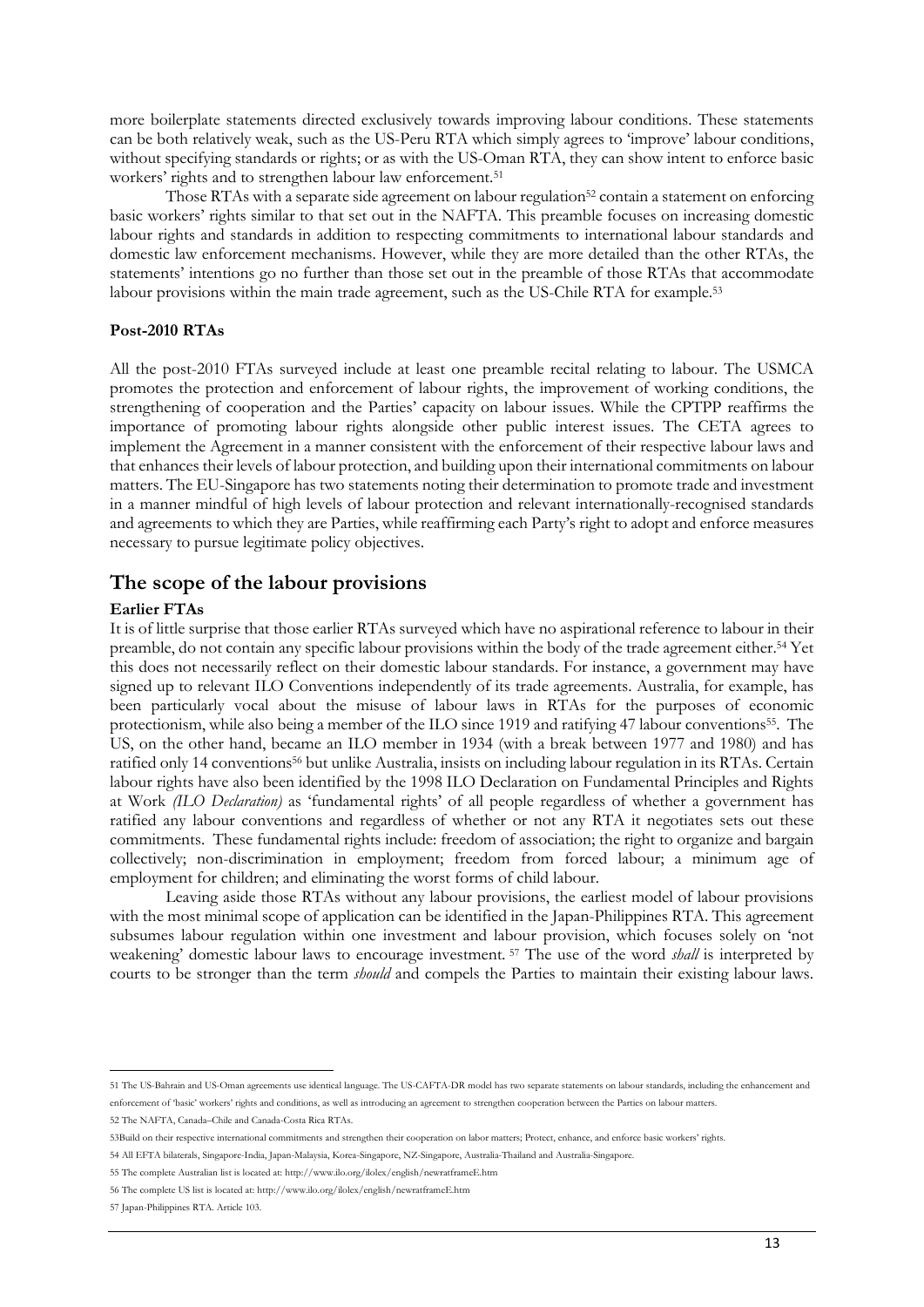These labour laws are defined within the agreement with specific reference to an 'exhaustive' list of internationally recognised labour standards.58

The EC-Chile RTA labour regulation is incorporated within one general provision on social cooperation. Article 44:1 expresses commitment to relevant ILO Conventions and topics including, but not limited to: the freedom of association, the right to collective bargaining and non-discrimination, the abolition of forced and child labour and the equal treatment between men and women. The article states that the Parties shall give priority to domestic measures aimed at *developing and modernising labour relations, working conditions, social welfare and employment security*. <sup>59</sup> However, there are no further details or conditions on how to promote or monitor these activities.

While the US-Jordan labour commitments are also incorporated within one article, the scope is unusual. This provision reaffirms the Parties' commitment to the ILO Declaration and ensures that these internationally recognized principles and labour rights are recognized and protected by domestic law. However, the obligations go further in stating that: *A Party shall not fail to effectively enforce its domestic labour laws in a manner affecting trade between the Parties.60* Again, the use of the word *shall* denotes that the Parties have an obligation to enforce domestic labour laws which are based on international principles and standards. However, it also links those standards to an 'affecting trade' test within the agreement. This obligation is covered by the agreement's general DSM should either of the Parties fails to enforce its domestic commitments. The US-Korea RTA significantly broadens this obligation by stating that: *Neither Party shall fail to effectively enforce its labor laws… through a sustained or recurring course of action or inaction, in a manner affecting trade or investment between the Parties… .61* While this agreement contains a separate chapter for labour regulation, the scope of the provisions is limited to implementing existing domestic labour laws that reflect the principles and rights recognized in the ILO *Declaration,* see above.

Those RTAs with a separate side agreement on labour<sup>62</sup> also commit the Parties to enforce their domestic labour laws. The North American Agreement on Labour Cooperation (NAALC), for example, states that each Party shall promote compliance and effectively enforce its labour law through appropriate government action. Article 3 affirms the right of each Party to establish and or modify its own domestic labour standards. The NAALC explicitly recognises certain labour principles which are not included in the ILO Declaration.<sup>63</sup> The same principles are replicated in the Canada-Costa Rica and Canada-Chile RTAs.<sup>64</sup> While these RTAs do not hold labour provisions with non-discrimination rights as extensive as the ILO's fundamental rights,<sup>65</sup> they include additional rights with respect to minimum wages, hours, and health and safety, migrant workers' rights, and compensation for workplace injuries.66 These rights are embedded into the US trade legislation and are a congressionally-mandated negotiating objective.

### **Post-2010 RTAs**

Under the USMCA each Party shall adopt and maintain in its statutes and regulations, and practices as stated in the ILO Declaration on Rights at Work. <sup>67</sup> The parties shall also adopt and maintain statutes and regulations, and practices thereunder, governing acceptable conditions of work with respect to minimum wages, hours of work, and occupational safety and health. The provision replicates the earlier US-Korea provision in stating that, no Party shall fail to effectively enforce its labour laws through a sustained or recurring course of action or inaction in a manner affecting trade or investment between the Parties9 after the date of entry into force of this Agreement. Again, nothing empowers a Party's authorities to undertake

66 Also included in the NAALC and the CCALC RTAs.

58 The right of association; the right to organize and bargain collectively; a prohibition on the use of any form of forced or compulsory labour; labour protections for children and young people, including a minimum age for the employment of children and the prohibition and elimination of the worst forms of child labour; acceptable conditions of work with respect to minimum wages, hours of work, and occupational safety and health.

<sup>59</sup> EC-Chile RTA. Article 44:4(c).

<sup>60</sup> US Jordan RTA. Article 6:4(a).

<sup>61</sup> US-Korea RTA. Article 19.2.

<sup>62</sup> NAFTA/NAALC and Canada – Chile/CCALC RTAs.

<sup>63</sup> Including the prevention of occupational injuries and illnesses, compensation in cases of occupational injuries and illnesses and the protection of migrant workers.

<sup>64</sup> With the exception of the Canada-Chile agreement's omission of the protection of migrant workers

<sup>65</sup> These include as a fundamental right: the freedom from discrimination in employment based on race, gender, age or other characteristics.

<sup>67</sup> Article 23.3: Labor Rights. (a) freedom of association and the effective recognition of the right to collective bargaining; (b) the elimination of all forms of forced or compulsory labor;

<sup>(</sup>c) the effective abolition of child labor and, for the purposes of this Agreement, a prohibition on the worst forms of child labor; and (d) the elimination of discrimination in respect of employment and occupation.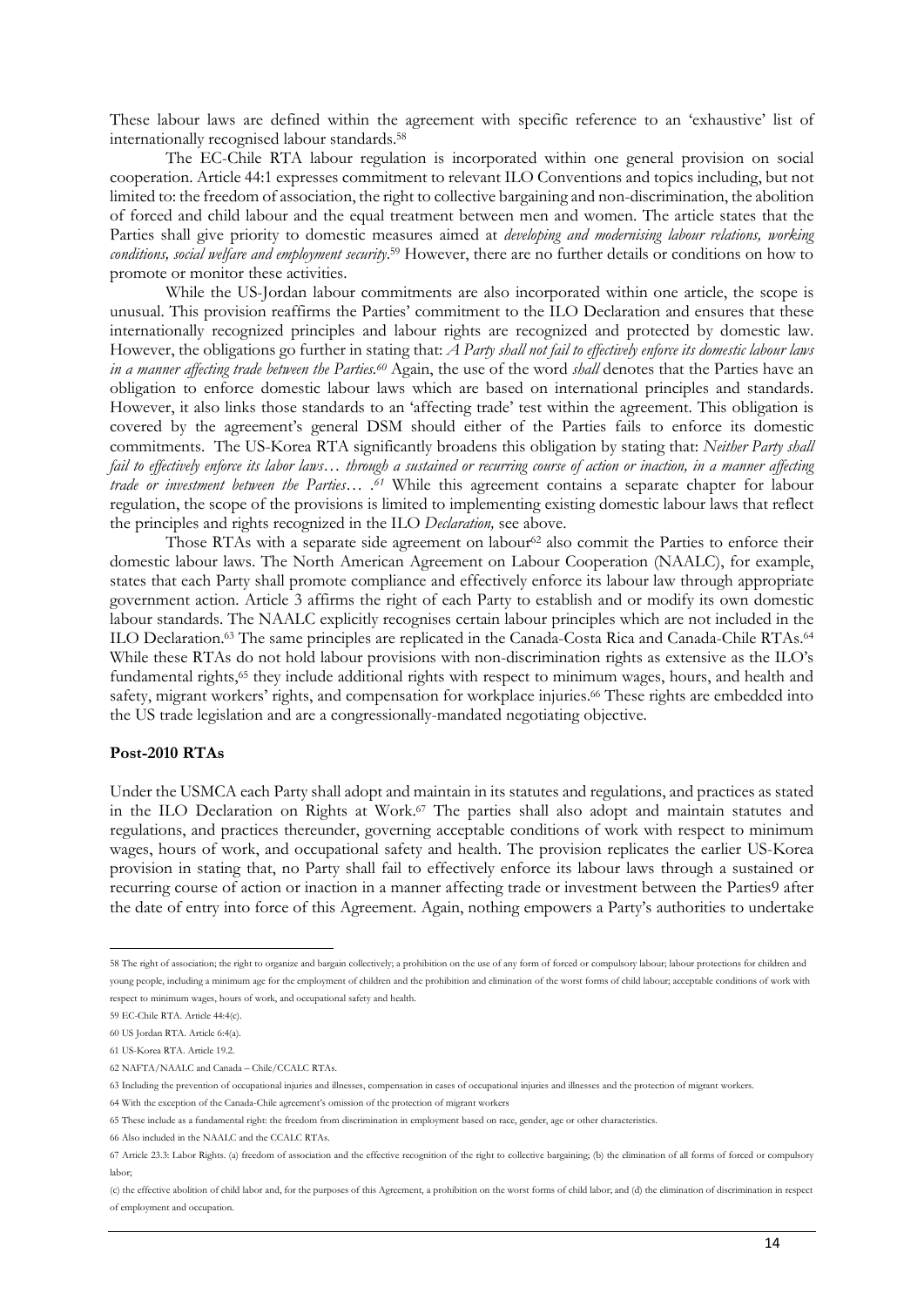labour law enforcement activities in the territory of another Party. The parties also seek to eliminate all forms of forced or compulsory labour, including forced or compulsory child labour and shall prohibit the importation of goods into its territory from other sources produced in whole or in part by forced or compulsory labour, including forced or compulsory child labour.68 The USMCA also states that no Party shall fail to address cases of violence or threats of violence against workers, directly related to exercising or attempting to exercise their rights again through a sustained or recurring course of action or inaction in a manner affecting trade or investment between the Parties.<sup>69</sup>

Interestingly, migrant workers are also recognised and are to be protected under its labour laws, whether they are nationals or non-nationals of the Party.<sup>70</sup> Another controversial paragraph was included regarding the goal of eliminating sex-based discrimination in employment and occupation, and support the goal of promoting equality of women in the workplace. The provision obligates each Party to implement policies that protect workers against employment discrimination on the basis of sex, including with regard to pregnancy, sexual harassment, sexual orientation, gender identity, and caregiving responsibilities, provide job-protected leave for birth or adoption of a child and care of family members, and protect against wage discrimination.71 However, it has been noted,72 that the Office of the U.S. Trade Representative, which led the negotiations with Canada and Mexico, has not highlighted this measure since the deal was concluded. This could reflect concern about pro-sovereignty conservatives "expressing outrage at a treaty that tells us how to define males and females," especially if this is seen as putting the U.S. in violation of its new USCMA commitment. "Shall implement policies" may give some discretion as to what exactly is required. The USMCA also includes an ANNEX covering requirements for Worker Representation in Collective Bargaining in Mexico.73 This annex requires that Mexico adopt and maintain laws and institutions necessary for the effective recognition of the right to collective bargaining by January 1<sup>st</sup> 2019.

Under the CETA, the right of each Party to set its labour priorities is preserved, although each Party shall seek to ensure those laws and policies provide for and encourage high levels of labour protection and shall strive to continue to improve such laws and policies with the goal of providing high levels of labour protection.<sup>74</sup> Nevertheless, the Parties affirm their commitment to respect, promote and realise those principles and rights in accordance with the obligations of the ILO Declaration on Fundamental Principles and Rights at Work and its Follow-up of 1998, the ILO Decent Work Agenda, and in accordance with the ILO Declaration on Social Justice for a Fair Globalization of 2008. This also includes non-discrimination in respect of working conditions, including for migrant workers.75 The parties also agreed that they shall not, through a sustained or recurring course of action or inaction, fail to effectively enforce its labour law and standards to encourage trade or investment.76

Parties to the CPTPP also affirm these obligations as members of the ILO, including those stated in the ILO Declaration, regarding labour rights within their territories. Although they recognise that labour standards should not be used for protectionist trade purpose,.<sup>77</sup> the parties also agree not to waive or otherwise derogate from, or offer to waive or otherwise derogate from implementing these labour rights.78

Against the norm of including a chapter dedicated to trade and labour standards, the EU-Singapore labour provisions are incorporated into the general chapter on trade and sustainable development. Under the provision on Multilateral Labour Standards and Agreements,79 the parties reaffirm their commitments, under the Ministerial Declaration of the UN Economic and Social Council on Generating Full and Productive Employment and Decent Work for All of 2006, to recognising full and productive employment and decent work for all as a key element of sustainable development for all countries and as a priority objective of international cooperation. They also commit to the obligations assumed under the ILO and the ILO Declaration on Fundamental Principles and Rights at Work and its Follow-up. The Parties will also

70 Article 23.8 Migrant Workers

 $\overline{a}$ 

- 71 Article 23.9 Sex-Based Discrimination in the Workplace
- 72 https://www.politico.com/story/2018/10/23/new-nafta-lgbtq-rights-874004
- 73 ANNEX 23-A: Worker Representation In Collective Bargaining In Mexico

75 CETA Article 23.3 Multilateral labour standards and agreements

<sup>68</sup> Article 23.6: Forced or Compulsory Labor

<sup>69</sup> Article 23.7 Violence Against Workers

<sup>74</sup> CETA Article 23.2 Right to regulate and levels of protection

<sup>76</sup> CETA Article 23.4 Upholding levels of protection

<sup>77</sup> CPTPP Article 19.2: Statement of Shared Commitment

<sup>78</sup> Article 19.3.1 (Labour Rights)

<sup>79</sup> EU-Singapore Article 12.3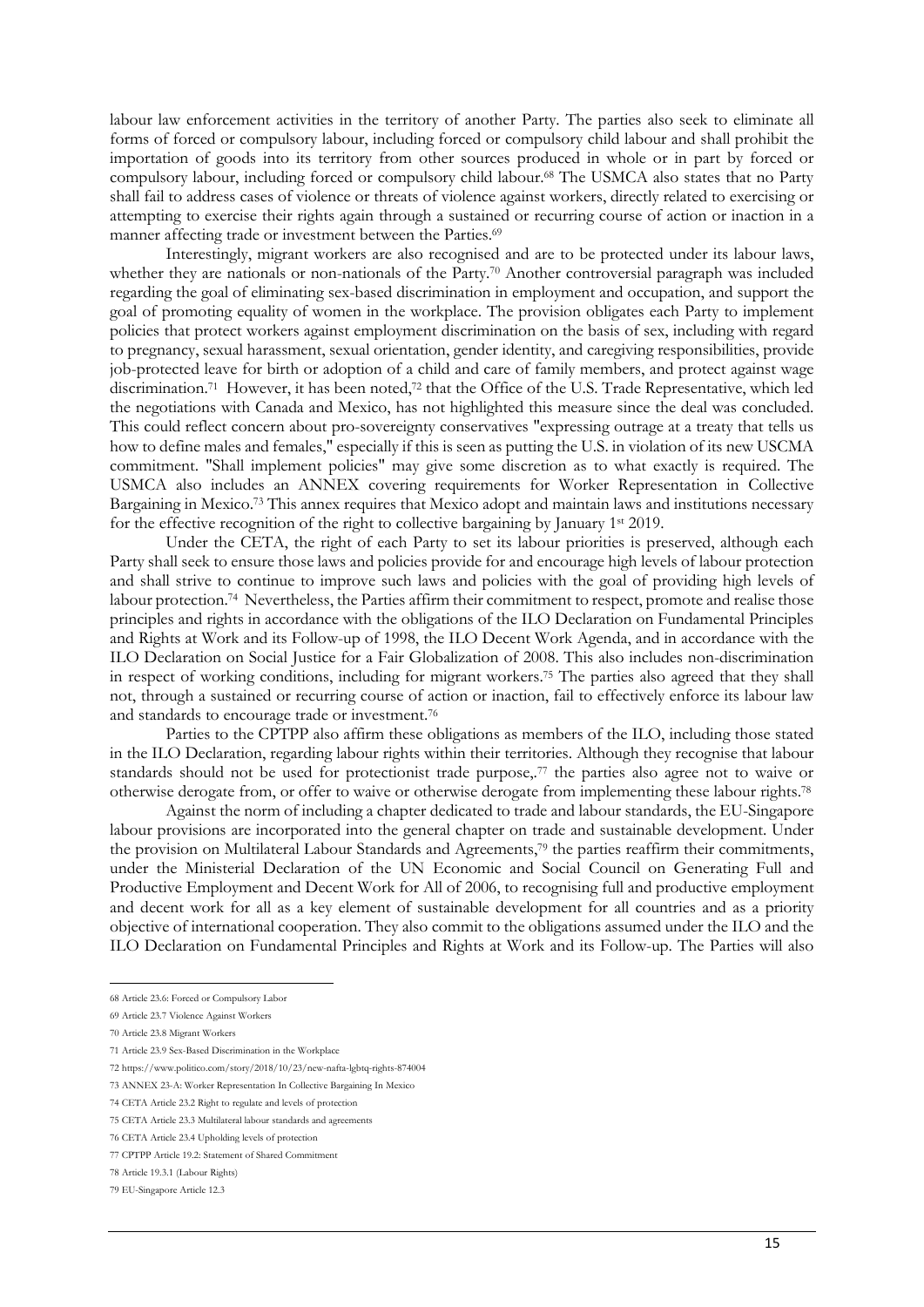consider the ratification and effective implementation of other ILO conventions, taking into account domestic circumstances.

# **Labour institutions and agencies**

## **Earlier RTAs**

The institutions created to deal with the procedural issues related to the implementation of the agreements' labour commitments range from what could be termed the 'incorporation' model to a 'minimalist' model. The former type subsumes labour regulation issues within the Joint Committee established to administrate the entire agreement.80 The opposite of this consists of an individual government official acting as a national contact point.

Within this framework, the minimalist approach identified in the US-Morocco RTA involves a commitment from both Parties to designate a domestic contact point at a national level within the labour ministry to implement the labour provisions attached to the agreement. Beyond this, there is little more than a voluntary option to convene a national labour advisory committee and to publish relevant reports 'where appropriate.' Stronger commitments<sup>81</sup> create a specific regional labour affairs council or labour commission to attend to the implementation of labour provisions contained in the agreement.<sup>82</sup> In the Canadian RTAs, a 'Ministerial Council' comprised of the labour affairs ministers is established to oversee and promote the implementation of the side agreement.83 The NAFTA's NAALC side agreement sets out the most elaborate regional structure in the Commission<sup>84</sup> aided by a National Administrative Office belonging to each Party.<sup>85</sup>

### **Post-2010 RTAs**

Under the USMCA labour chapter, a Labour Council is established composed of senior governmental representatives and shall meet within one year of the date of entry into force of this Agreement and thereafter every two years, unless the Parties decide otherwise.86 During the fifth year the Council shall review the operation and effectiveness of this Chapter and thereafter may undertake subsequent reviews and shall issue a joint summary report or statement on its work at the end of each Council meeting. A contact point shall also be designated within each party's labour ministry or equivalent entity to facilitate regular communication and coordination between the Parties, including responding to requests for information.87 This arrangement is also established under the CPTPP agreement.88

Under the CETA, each Party must designate an office to serve as the contact point for the implementation of this Chapter, including with regard to cooperative programmes and activities in accordance, the receipt of submissions and communications and information to be provided to the other Party, the Panels of Experts and the public.<sup>89</sup> This labour contact point is complemented by the Committee on Trade and Sustainable Development, which oversees the implementation of the labour chapter and review the progress achieved under it, including its operation and effectiveness.

The EU-Singapore trade and sustainable development chapter requires an office within each parties' administration to serve as contact point with the other Party for purposes of implementing this Chapter. A Board on Trade and Sustainable Development is also established, comprised of senior officials from within the administrations of each Party. This Board must meet within the first two years, and thereafter as necessary, to oversee the implementation of this Chapter. Each meeting of the Board shall include a public session with stakeholders to exchange views on issues related to the implementation of this Chapter.90

 $\overline{a}$ 80 US-Singapore, US-Oman and US-Jordan model.

<sup>81</sup>This is seen in the US-Chile and US-CAFTA-DR agreements, for example.

<sup>82</sup> This body must be recruited from cabinet level or equivalent. All decisions must be taken by consensus and should be made public along with any labour reports.

<sup>83</sup> The Council is assisted by the National Secretariat of each Party, which in turn may set up National Advisory committees. However, the Canada-Costa Rica agreement does not set out a specific requirement for this Council to meet.

<sup>84</sup> The NAFTA NAALC. Article 8.

<sup>85</sup> This is to be comprised of labour ministers of the Parties or their designees and must meet at least once a year.

<sup>86</sup> USMCA Article 23.14: Labor Council

<sup>87</sup> USMCA Article 23.15: Contact Points

<sup>88</sup> CPTPP Article 19.12: Labour Council Article 19.13: Contact Points.

<sup>89</sup> CETA Article 23.8 Institutional mechanisms

<sup>90</sup> EU Singapore. Article 12.15 Institutional Set up and Monitoring Mechanism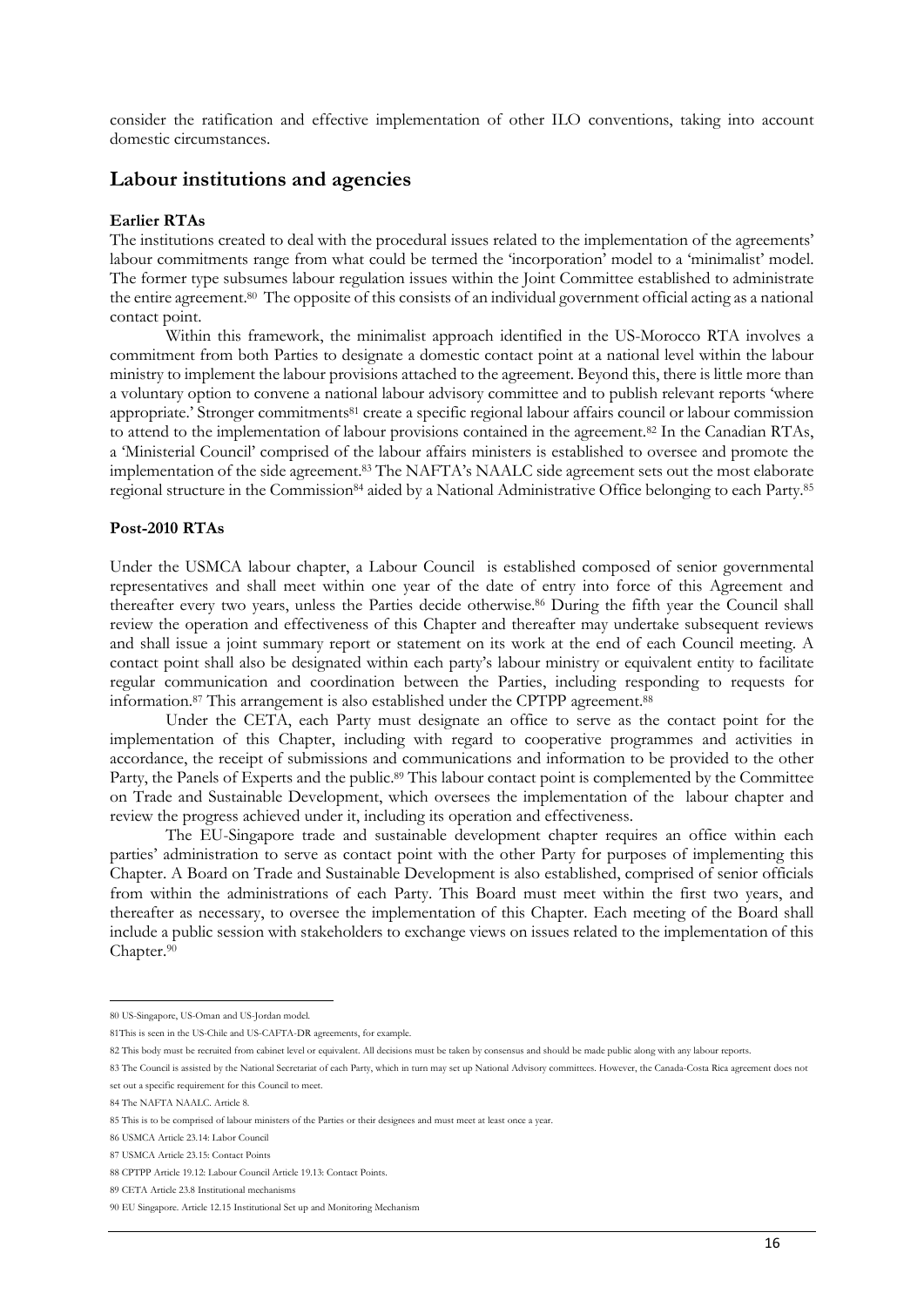#### **The dispute settlement mechanism (DSM)**

The enforceability of labour provisions in the RTAs surveyed can also be arranged along a continuum. On one end the labour obligations are covered under the general DSM and can therefore be viewed in the same light - and with the same level of enforceability - as the trade obligations in the agreement. At the other extreme, the Parties simply desire to comply with their domestic labour laws and policies, without any enforcement mechanisms to promote these objectives beyond this hortatory commitment. The 'median' model provides a set of remedies, including fines and trade sanctions potentially, but only in the event that a Party persistently fails to comply with its domestic labour obligations in a manner affecting trade between the parties.

## **Early RTAs**

An example of the first model is the DSM is set out in the Japan - Philippines RTA. This incorporates its labour objectives within the investment provisions and a dispute arising under the labour and investment provision may be brought to the general dispute settlement mechanism.91 For instance, if one Party considers that the other has weakened its labour laws to encourage investment, it can request consultations with the other Party with a view to avoiding any 'race to the bottom' in labour standards. An arbitral tribunal92 must be created to determine whether a Party has failed to comply with its obligations. In such a situation, the agreement provides that ultimately one Party may temporarily, and subject to certain procedural restrictions, suspend its obligations to the other Party arising under the agreement. This suspension must, where possible, be restricted to the same sector or sectors to which the impairment relates; in effect, only within investment. The US-Jordan labour provision also falls under the agreement's general DSM. This mechanism is potentially stronger than the other DSMs surveyed because it can allow ultimately for an independent supranational dispute settlement mechanism.93 If the arbitral panel finds a failure has occurred, the complaining Party may withdraw trade benefits or take other appropriate measures until the non-conforming Party comes into compliance with its labour commitments. However, the US-Jordan agreement is distinct.

The most common early DSM model entitles a Party to bring a dispute only if another Parties' *domestic* labour laws are *'not effectively enforced, through a sustained or recurring action or inaction, and in a manner affecting trade between the Parties.*<sup>'94</sup> A further salient feature is that only governments can invoke the DSM; a Party cannot provide private rights of action under its domestic law against the other Party on the ground that a measure of the other Party is inconsistent with this Agreement. The procedural guarantees within the labour chapter require that each Party provides 'remedies' to ensure that a Party either implements its labour commitments or faces various penalties. Remedies include: orders, fines, penalties, or temporary workplace closures, depending on whether they are already provided for in the Party's domestic laws. A specific provision is included concerning 'non-implementation in certain disputes', which states that if a resolution is not reached the complaining Party may request that a panel is reconvened to impose an annual monetary assessment. These monetary assessments are to be paid into a fund established by the Joint Committee for 'appropriate labour initiatives' such as efforts to improve or enhance law enforcement in the territory of the Party complained against, consistent with its law. If the complaining Party cannot obtain the funds from the other Party after a given time frame, ultimate measures include suspending tariff benefits under the agreement as is necessary only to collect the assessment.

Another earlier DSM model can be ascribed to RTAs that hold separate labour side agreements. This side agreement contains its own DSM,<sup>95</sup> separated from the DSM covering the trade obligations in the main agreement. Within the side agreement's DSM, again the focus is on enforcing domestic laws; one Party is prohibited from enforcing labour law in the territory of the other Party. That is, private rights of action are not provided for under one Party's domestic law against the other Party on the grounds that it has not fulfilled its commitments under the labour agreement. Differences exist within the RTAs remedies. The fines collected in the Canada-Chile agreement must be paid into a fund to improve or enhance the labour

 $\overline{a}$ 91 This is established under Japan-Philippines RTA, Chapter 15: Dispute Avoidance and Settlement.

<sup>92</sup> This must be composed of an arbitrator from each Party, must both propose and agree to a third arbitrator to be the chair of the arbitral tribunal. This chair cannot be a national of either Party, nor have residence in either Party, nor be employed by either Party.

<sup>93</sup> US-Jordan RTA. Article 17.4(c).

<sup>94</sup> US-Singapore, US-Morocco US-Oman, US-Chile, US-Peru and US-CAFTA-DR RTAs.

<sup>95</sup> The Canada-Chile, Canada-Costa Rica and the NAFTA RTAs.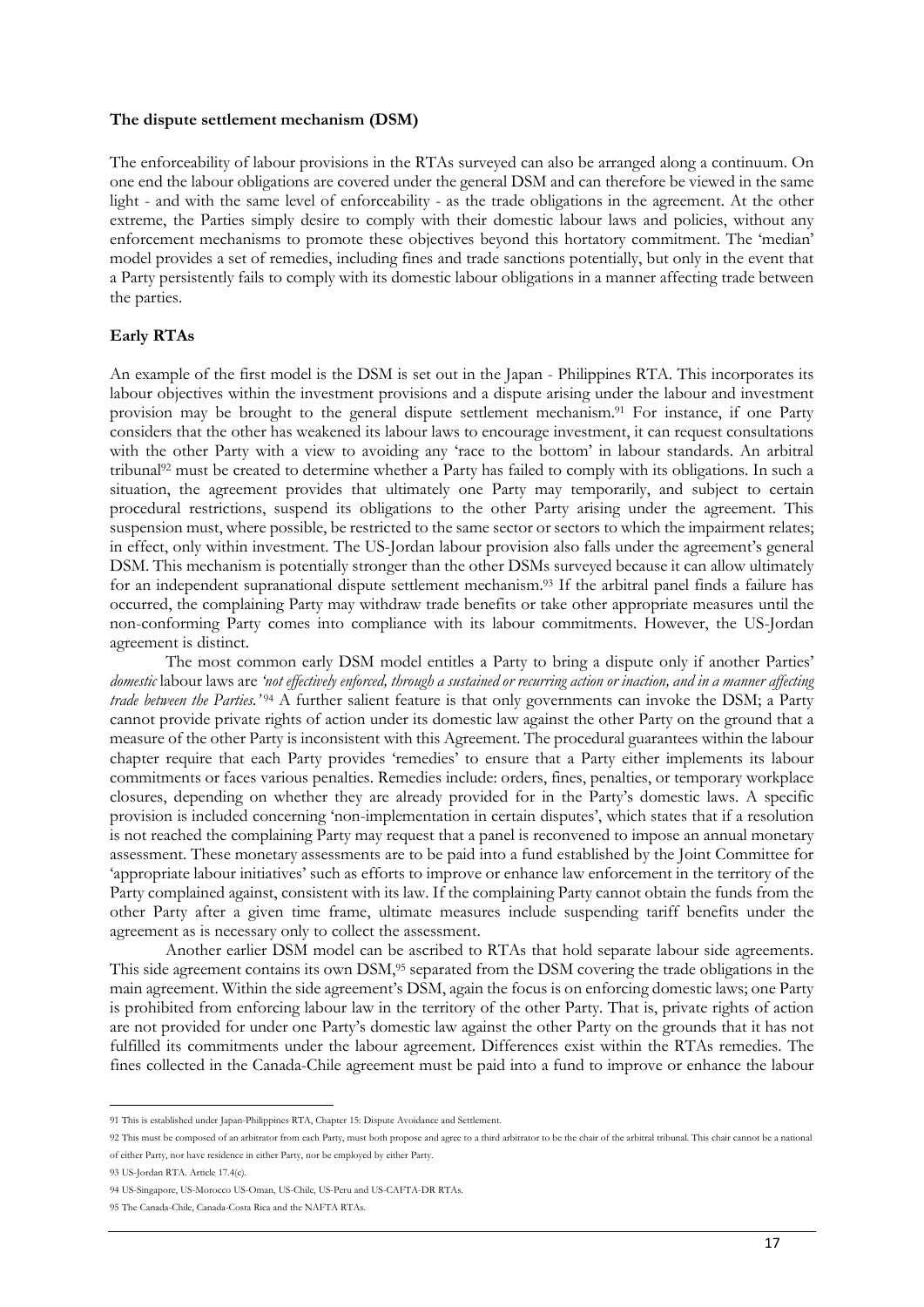law enforcement in the Party complained against, consistent with its own law. The amount of the fine should relate to specific factors, including the pervasiveness of the persistent pattern of failure to effectively enforce its labour standards, the level of enforcement reasonably be expected of a Party given its resource constraints, the reasons provided for not fully implementing an action plan and efforts made to remedy the pattern of non-enforcement since the final panel report. The Canada-Costa Rica RTA on the other hand, precludes monetary remedies or any measure affecting trade.<sup>96</sup> Instead, the complaining Party may modify their cooperative activities to encourage the other Party to remedy the persistent pattern of nonenforcement of labour laws. Some indicative cooperative activities include seminars conferences and training sessions, joint research projects, technical assistance.97

The NAALC dispute settlement provisions potentially provide the greatest rights of action by ensuring that anyone with a 'legally-recognized interest' should have access to tribunals for the enforcement of the Party's domestic labour law.98 The National Administrative Office (NAO) in each signatory's labour department receives and processes submissions concerning non-enforcement of labour law in either of the two other countries. The NAOs are obliged to provide information, if requested, from any of the other NAOs and if necessary request ministerial consultations. Crucially, for any problems involving the right of freedom of association the right to bargain collectively and the right to strike, dispute settlement is confined to diplomatic avenues. That is, if diplomacy cannot resolve the dispute, no further action can be taken under the agreement.

In cases of child labour; minimum employment standards and occupational safety and health, an ad hoc Evaluation Committee of Experts (ECE) appointed by the ministerial council can produce a report and recommendations for review by the Ministerial Council and if necessary appoint an arbitration tribunal.99 A persistent pattern of non-enforcement can ultimately result in fines to be paid into a fund to improve enforcement of labour law in the offending country. If these fines are not paid, trade sanctions may be imposed.100 The procedural guarantees provision sets out a more extensive list of remedies including: orders, compliance agreements, fines, penalties, imprisonment, injunctions or emergency workplace closures. The transparency provisions are also stronger, allowing third Parties with a recognized interest to participate in consultations, while Council recommendations may be made public.

#### **Post-2010 RTAs**

Under the EU Singapore RTA, if there is disagreement on any labour matter arising under the trade and sustainable development Chapter, the Parties only have recourse to Government Consultations and Panel of Experts. The general RTA Dispute Settlement chapter and chapter on the Mediation Mechanism do not apply to the labour provisions set out in this Chapter.101 The Panel of Experts issues an interim and a final report setting out the findings of facts, the applicability of the relevant provisions and the basic rationale behind any findings and recommendations. The Parties must then discuss appropriate measures to be implemented taking into account the report and recommendations of the Panel of Experts. The follow-up to the report and the recommendations of the Panel of Experts shall be monitored by the Board. Stakeholders may submit observations to the Board in this regard. <sup>102</sup> This model is replicated under the EU-CETA agreement. However, an addition requirement is included to note that the Parties understand that the labour obligations included are binding and enforceable through the procedures for the resolution of disputes provided within the chapter. Within this context, the Parties shall discuss, through the meetings of the Committee on Trade and Sustainable Development, the effectiveness of the implementation of the Chapter. <sup>103</sup>

Under both the USMCA<sup>104</sup> and the CPTPP,<sup>105</sup> a Party may request labour consultations with another regarding any matter arising under this Chapter. If the consulting Parties have failed to resolve the matter, any consulting Party may request that the relevant Ministers of the consulting Parties convene to

96. The Canada-Costa Rica RTA. Article 23.5.

<sup>97</sup> These are listed in the Canada-Costa Rica RTA. Article 12.

<sup>98</sup> The NAFTA/NAALC RTA. Article 4.

<sup>99</sup> The NAFTA NAALC. Article 4.

<sup>100</sup> There is a cap set on fines and trade sanctions: the lower of either: 0.007% of the volume of trade between the two countries or US\$ 20 million.

<sup>101</sup> EU – Singapore Article 12.16 Government Consultations

<sup>102</sup> EU- Singapore Article 12.16 Government Consultations

<sup>103</sup> CETA Article 23.11

<sup>104</sup> USMCA Article 23.17: Labor Consultations

<sup>105</sup> CPTPP Article 19.15: Labour Consultations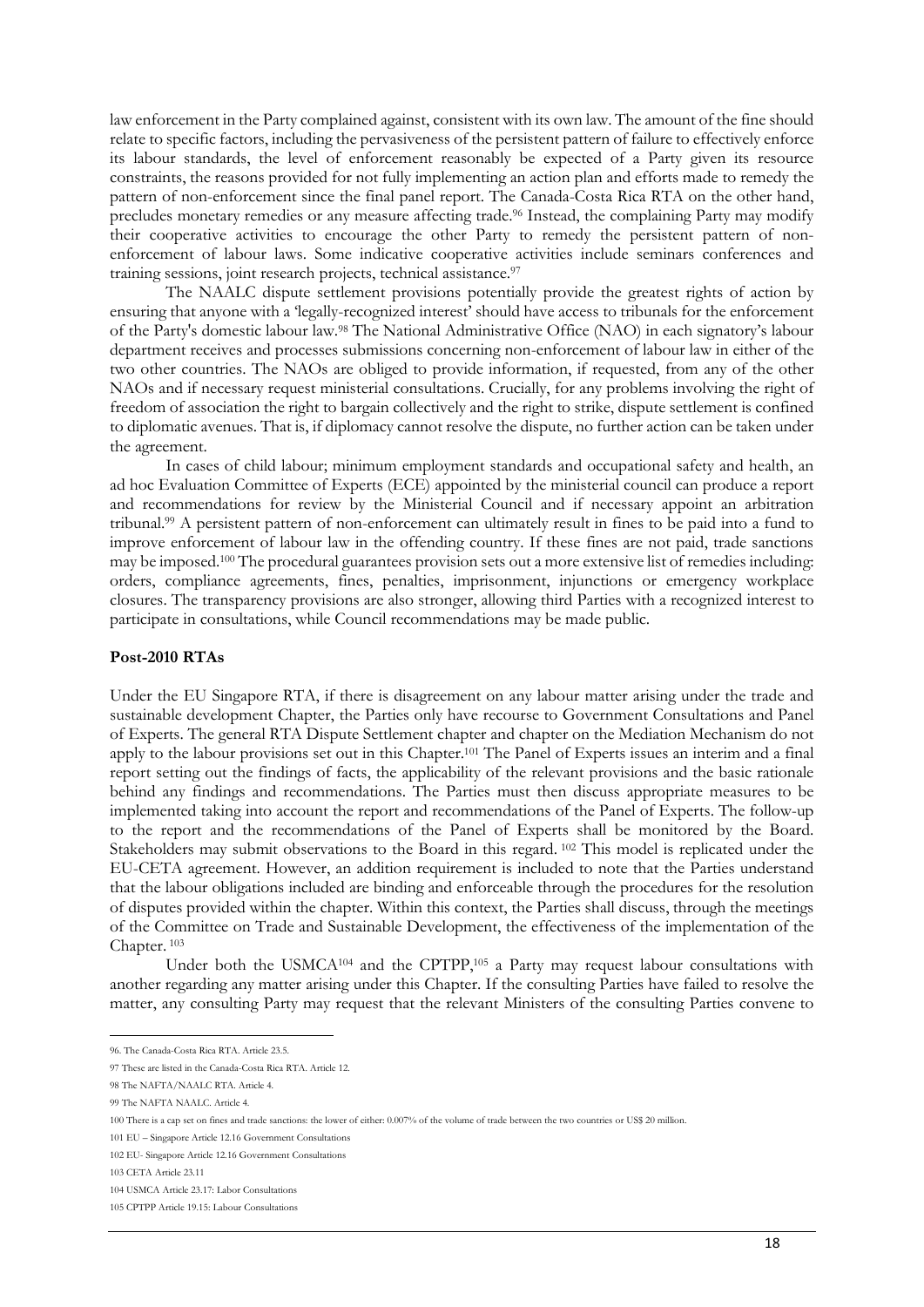consider the matter at issue having recourse to such procedures as good offices, conciliation or mediation. If the consulting Parties have failed to resolve the matter within 60 days, the requesting Party may call for the establishment of a panel. These labour consultations shall be confidential and without prejudice to the rights of a Party in another proceeding. Further, no Party shall have recourse to the general dispute settlement under Chapter 31 for a matter arising under this Chapter without first seeking to resolve the matter in accordance with this Article.

## **Assessing labour law in RTAs**

When compared to the GATT/WTO, it is clear from that more and more RTAs now routinely have labour regimes and some even go as far as establishing regional agencies to monitor and implement the RTA's labour provisions. However, a significant feature here is that in all of these agreements each Party makes a commitment to protect the agreed-upon labour rights in its own domestic territory. None of the agreements creates a right of enforcement by one Party to an agreement within the territory of another signatory Party. For those advocating the effective implementation of high labour standards, this could be seen as a weakness. For instance, the labour laws and constitutions of the CAFTA-DR countries are already comparable to ILO core labour standards but have not been enforced effectively. Successive governments have lacked the capacity to enforce their own respective domestic labour laws due to financial and political constraints. This implies the need for capacity building and financial prioritising rather than creating more labour law.

As the first RTA to incorporate labour regulation issues in RTA negotiations, the NAFTA's labour side agreement - the North Atlantic Agreement on Labor Cooperation (the NAALC) - was seen by many to be a positive regulatory departure. With the benefit of hindsight, it is now widely viewed to contain significant flaws. Its strength is limited because it does not incorporate by reference, a set of international labour rights and standards; it commits the signatories to enforce their national labour law. The overall impact of the agreement is therefore contradictory. In some respects, the NAALC labour principles go beyond the core labour rights embodied in the 1998 ILO Declaration and the NAALC calls on all three governments to improve performance referencing these rights and standards. However, there is no enforceable obligation to do so.<sup>106</sup> The NAALC also provides that a Party does not violate its obligation to enforce its labour legislation if this represents a *bona fide* decision to allocate resources to other labour or environmental matters respectively.107 This provision is vague but it applies to both the 'setting' and enforcement of labour legislation and could potentially serve as a loophole to the agreement's other obligations. Now it is known that the DSM is both quasi-diplomatic and bureaucratically cumbersome, requiring over 30 months to reach its final stages. And while the agreement allows for 'interested Parties' to have access to the DSM, it does not define what constitutes an 'interested' Party. This may, for instance, exclude those parties without legal standing in the domestic legal system of the allegedly non-compliant Party, such as international trade unions and human rights NGOs. This would significantly reduce the ability of international 'interested parties' to use the provisions of the agreement to promote labour standards. Yet despite these shortcomings, the reciprocity of labour obligations included within this side agreement has led to complaints about U.S. labour practices, which was unforeseen by most. Several NAO submissions have resulted in Ministerial Consultations. Most complaints have been allegations of failure to enforce the right to free association and organization. It has also been argued that the publicity achieved by these complaints has had positive repercussions for labour law enforcement generally in these countries.108

The RTAs signed since the 2010 still continue to restrict the obligations of the Parties enforcing domestic legislation. However, the scope of the obligations has expanded in all the recent RTAs, most significantly under the USMCA, which includes provisions guarding against discrimination in terms of gender and non-national migrant workers.

<sup>106</sup> During the NAFTA NAALC negotiations, the Mexican and Canadian Parties refused to agree to any commitment to international standards. In Canada this was seen as a constitutional issue because most labour law is provincial. In Mexico, it has been argued that dominant labour unions lobbied successfully to protect their position against independent unions.

<sup>107</sup> The NAALC. Article 49(1). The NAAEC. Article 45(1);

<sup>108</sup> Compa, L. NAFTA's Labor Side Accord: A Three-Year Accounting. NAFTA Law and Business Review of the Americas, Summer 1997.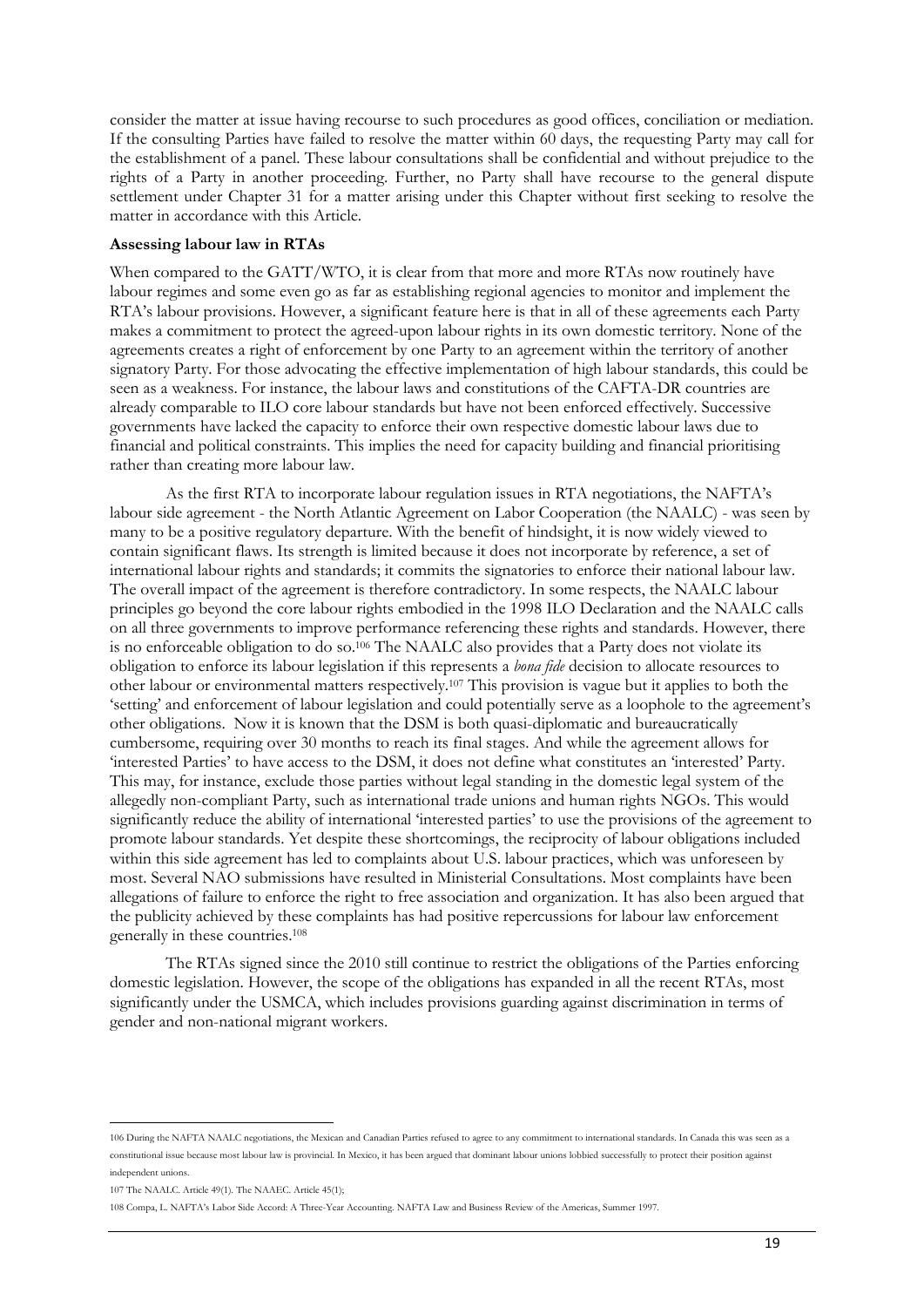# **Conclusion**

The UK and Canada are well positioned, with shared values and customs, to commit to a fair and progressive free trade agreement. Under normal circumstances, free trade agreements can be controversial and politicised issues. In the current political economy, the UK and Canada will need to be mindful of various levels of society – civil society including dichotomised fractions supporting protectionism and others globalisation as well as the international precedents such as the global architecture and trends in RTAs. Above, we have described how changes environmental and labour provisions in RTAs relate to global trends and state sovereignty, both spheres relate to the current political economy and a potential Canada-UK free trade agreement. However, there are gaps in the literature that would benefit from further exploration.

The literature review on the fractures in our societies makes clear that the impact of Brexit on the UK economy will be negative and profound – but that the magnitude of impact will depend greatly on what the new relationship looks like and what the UK relationships with other countries look like. Overall, Brexit will reduce income per capita in the UK and the best way to mitigate the economic costs of leaving will be for the UK to remain closely integrated into the European single market and to maintain similar access to other partner countries that the UK currently enjoys through EU membership. As Brexit and the backstop have yet to be concluded, it is difficult to know the limitations and opportunities the UK will have before it until a resolution has been decided. To what degree can the UK seek assurances from other potential RTA or bilateral trade partners as March 2019 approaches? Some countries, like Canada have committed to transferring EU RTA provisions to the UK after Brexit. How long will it take for those agreements to be renegotiated and to what ends? As above, this instability creates business uncertainty which will also have an adverse effect on the UK economy.

Focusing on the international sphere, governments now successfully negotiate very comprehensive labour and environmental provisions in RTAs and reference multilateral labour and environmental standards in a manner the WTO is unlikely to be able to do in the foreseeable future. Although there are also examples of both developed and developing countries that will not include labour and/or environmental provisions in their trade agreements unless they are negotiating with either the US or the EU,109 indicating that there is not a distinct developed versus developing country policy position on the place of these non-trade issues within a regional trade agreement.

Those RTAs which include labour and environmental provisions aiming to promote international principles and standards, typically reference the ILO Declaration and MEAs respectively. These RTAs explicitly try to develop textual coherence and legal integration with the wider body of international law, as well as referencing both the language and some agreements of the GATT/WTO. Nevertheless, even in the RTAs with the strongest obligations, the commitments are restricted to effective domestic law enforcement, the need to show the impact of a violation on trade between the parties to the agreement, or the threat of retaliatory action was removed by the exchange of side letters between the parties.

Whether or not these legal provisions can meet their policy objectives still remains dependent on domestic factors such as the political will and resources to enforce these laws. For example, the difficulty appointing panels through consensus under the old NAFTA chapter 20 has not been effectively addressed in the new NAFTA USMCA, nor has the lack of transparency on the panel appointment system. That is, if the challenge is in the implementation rather than the creation of such regulation then these RTAs could be doing little more than duplicating existing law and institutional arrangements - *unless* they offer a stronger incentive to implement than currently exists at the multilateral or national level. This suggests further research is necessary to identify whether this is possible within a fair and progressive future FTA between the UK and Canada.

FTAs with substantive environmental provisions rose from 30 % in 2010 to nearly 70 % in 2012, and can now be considered the norm.110 Similarly, the amount of labour provisions in FTAs multiplied from 4 in 1995 to 37 out of 186 FTAs in force notified to the WTO in 2009.111 This paper charts the legal development of environmental and labour regimes in RTAs since the 1994 NAFTA up to the renegotiated NAFTA – the 2018 USMCA. It identifies the different approaches followed by governments seeking to regulate labour and the environment within the territories of the parties to these regional agreements. It uses this comparative historical assessment of the scope and strength of these regimes, to identify areas for further research with reference to a future UK-Canada fair and progressive FTA.

 $\overline{a}$ 109 Australia, Singapore, India, Malaysia, Korea, Japan, and the EFTA countries.

<sup>110</sup> C. George, "Environment and regional trade agreements. Emerging trends and policy drivers", OECD Trade and Environment Working Papers 2014/02, p.9. 111 ILO, "World work report 2009: The global jobs crisis and beyond", International Institute for Labour Studies, 2009, p.63.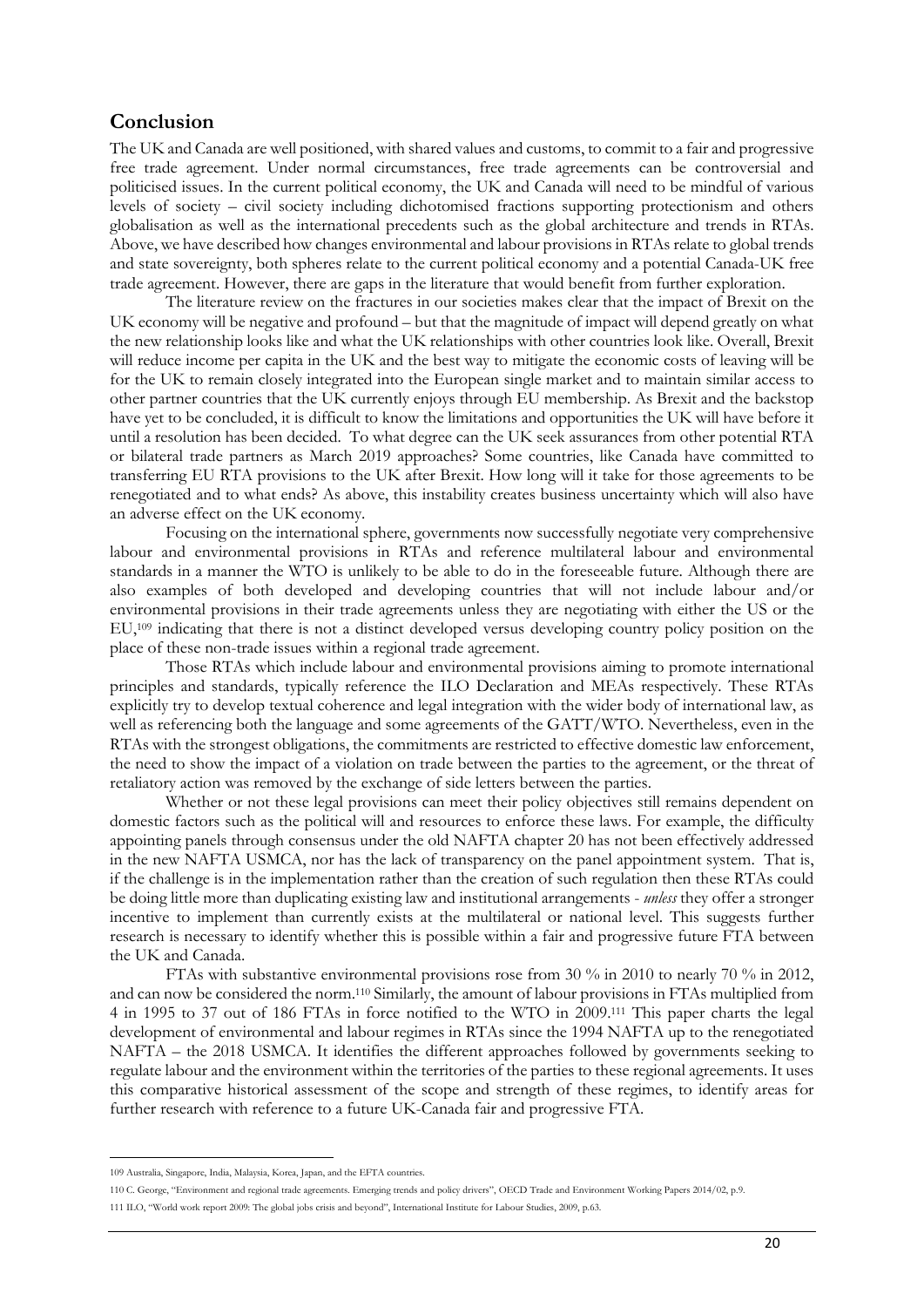This paper shows that despite the shift towards including comprehensive labour and environmental regulation within RTAs, there remain strict limits to how far these regimes can promote these policy objectives. Further research is required to identify how a more progressive FTA could be designed to more directly address issues such as independently monitoring and enforcing labour and human rights, or achieving government's nationally determined contributions to reduce harmful emissions under the Paris Agreement.

There are a number of issues that must be identified when proceeding with this Canada-UK free trade agreement project. First, Canada's Constitution and the UK's devolution legislations assign jurisdictional authorities to the sub-state regions. There are significant differences between the Canadian and British systems that need to be understood. Second, both countries must ensure the legitimacy of this trade agreement. The legitimacy of a federal state is its ability to produce results,112 and with respect to a free trade agreement, it is a state's ability to successfully negotiate, ratify, and implement the agreement. Third, what are some of the domestic tensions that could derail a successful trade deal? Finally, with the differences in the two countries, what can be learnt from previous trade agreements and emulated going forward?

 $\overline{a}$ 112 Bakvis and Skogstad (2012) p. 3.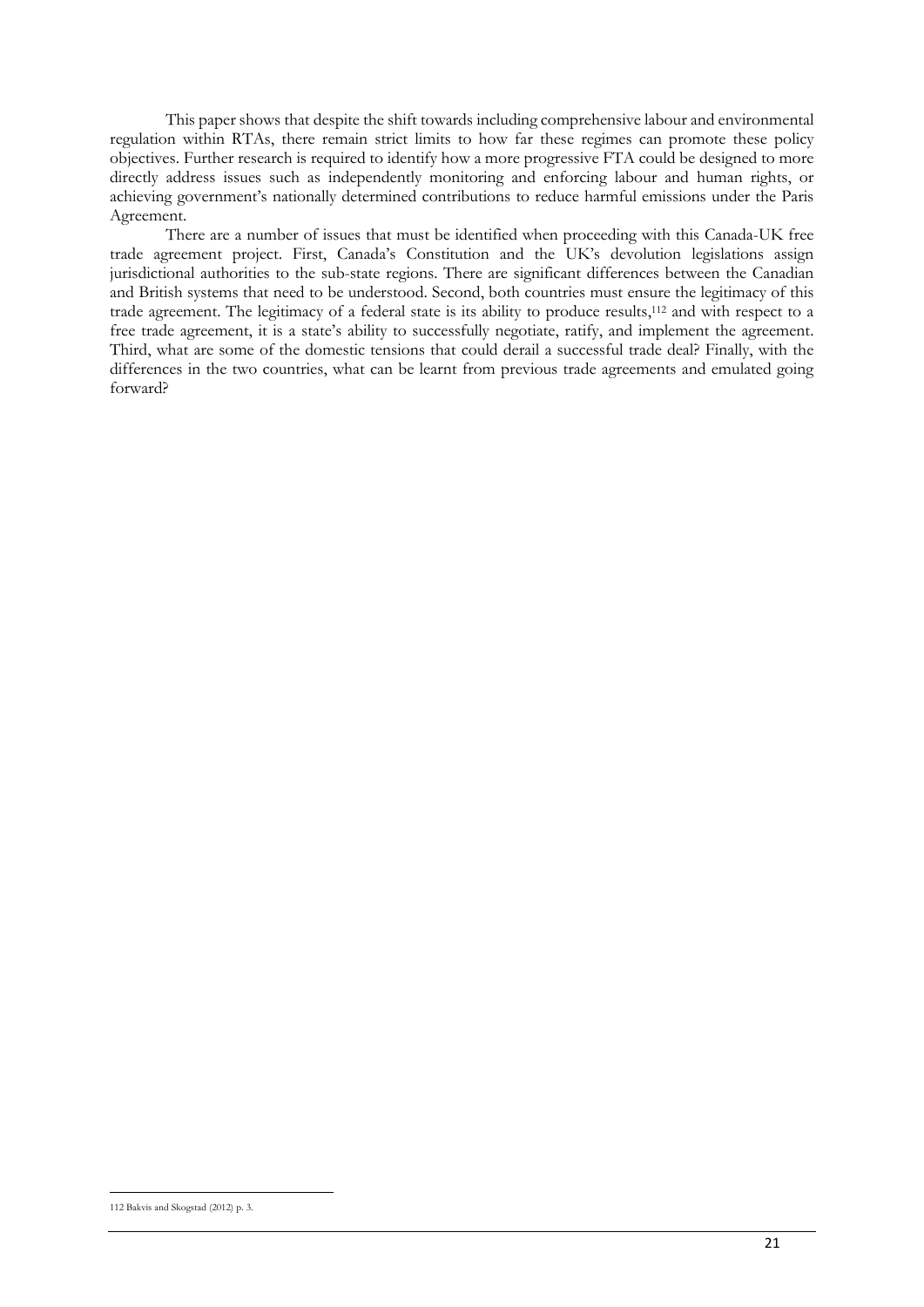| <b>FTA</b>   | Year | Preamble<br><b>Objectives</b> | General<br>Excepts | <b>Hierarchy of Treaty Obligations</b>                                                                                                                                                                                       | Investment | Level of<br>Protection | Agency       | <b>DSM</b> | Remedies     | <b>Private Access to</b><br>Remedies |
|--------------|------|-------------------------------|--------------------|------------------------------------------------------------------------------------------------------------------------------------------------------------------------------------------------------------------------------|------------|------------------------|--------------|------------|--------------|--------------------------------------|
| <b>USMCA</b> | 2018 | WTO+                          | WTO+               | MEAs to which they are a party to<br>Convention on International Trade in Endangered<br>Species of Wild Fauna and Flora, 1979                                                                                                | WTO+       | Domestic               | ✓            | ✓          | ◡            | ✓                                    |
| <b>CPTPP</b> | 2018 | WTO+                          | $WTO+$             | MEAs to which they are a party to<br>Convention on International Trade in Endangered<br>Species of Wild Fauna and Flora, 1979                                                                                                | $WTO+$     | Domestic               | $\checkmark$ | v          | $\checkmark$ | ✓                                    |
| <b>CETA</b>  | 2017 | WTO+                          | $WTO+$             | MEAs to which they are a party to<br>Convention on International Trade in Endangered<br>Species of Wild Fauna and Flora, 1979                                                                                                | WTO+       | Domestic               | ✓            |            |              |                                      |
| EU-Sing      | 2016 | $WTO+$                        | $WTO+$             | MEAs to which they are a party to<br><b>UNFCC</b><br>Convention on International Trade in Endangered<br>Species of Wild Fauna and Flora, 1979                                                                                | WTO+       | Domestic               | ✓            |            |              |                                      |
| Aus-Sing     | 2003 |                               |                    |                                                                                                                                                                                                                              |            | Domestic               |              |            |              |                                      |
| Aus-Thai     | 2004 |                               |                    |                                                                                                                                                                                                                              |            | Domestic               |              |            |              |                                      |
| Sin-NZ       | 2000 |                               |                    | Others <sup>113</sup>                                                                                                                                                                                                        |            | Domestic               |              |            |              |                                      |
| Sin-Kor      | 2005 |                               |                    | Others, including WTO <sup>114</sup>                                                                                                                                                                                         | $WTO+$     | Domestic               |              |            |              |                                      |
| Sin-India    | 2006 | WTO <sup>115</sup>            | $WTO+116$          | Others <sup>117</sup>                                                                                                                                                                                                        |            | Domestic               |              |            |              |                                      |
| Can-Chile    | 1996 | $WTO+$                        | $WTO+118$          | Others <sup>119</sup><br>Stockholm Declaration 1972<br>Rio Declaration 1992<br>Convention on International Trade in Endangered<br>Species of Wild Fauna and Flora, 1979<br>Montreal Protocol, 1990<br>Basel Convention, 1989 | WTO+       | Domestic               | ✓            |            | ✓            | ✓                                    |

# **Appendix: Table 1: Environmental provisions of selected RTAs**

 $\overline{a}$ 113Article 80 states that 'nothing in this Agreement shall be regarded as exempting either Party to this Agreement from its obligations under any international, regional or bilateral agreements to which it is a party and a resolved in accordance with the general principles of international law.

<sup>114</sup>Article 1.3 affirms the Parties existing rights and obligations with respect to each other under existing bilateral and multilateral agreements to which both Parties are party, including the WTO Agreement.

<sup>115</sup>Replicates the language of the GATT/WTO preamble.

<sup>116</sup>Singapore-India exceptions include those: 'necessary to protect human, animal or plant life or health and relating to the conservation of exhaustible natural resources if such measures are made effective in conjunction 117Article 16.5 uses the same language as the Singapore-NZ FTA, ibid.

<sup>118</sup>Canada-Chile: The Parties understand that the measures referred to in Article XX(b) of the GATT 1994 include environmental measures necessary to protect human, animal or plant life or health, and that Article XX(g) of t conservation of living and non-living exhaustible natural resources.

<sup>119</sup>In addition to a preamble objective similar to that in the Australia-Singapore agreement, the side agreement on environmental provisions includes: Article 40: Nothing in this Agreement shall be construed to affect the e international environmental agreements, including conservation agreements, to which such Party is a party.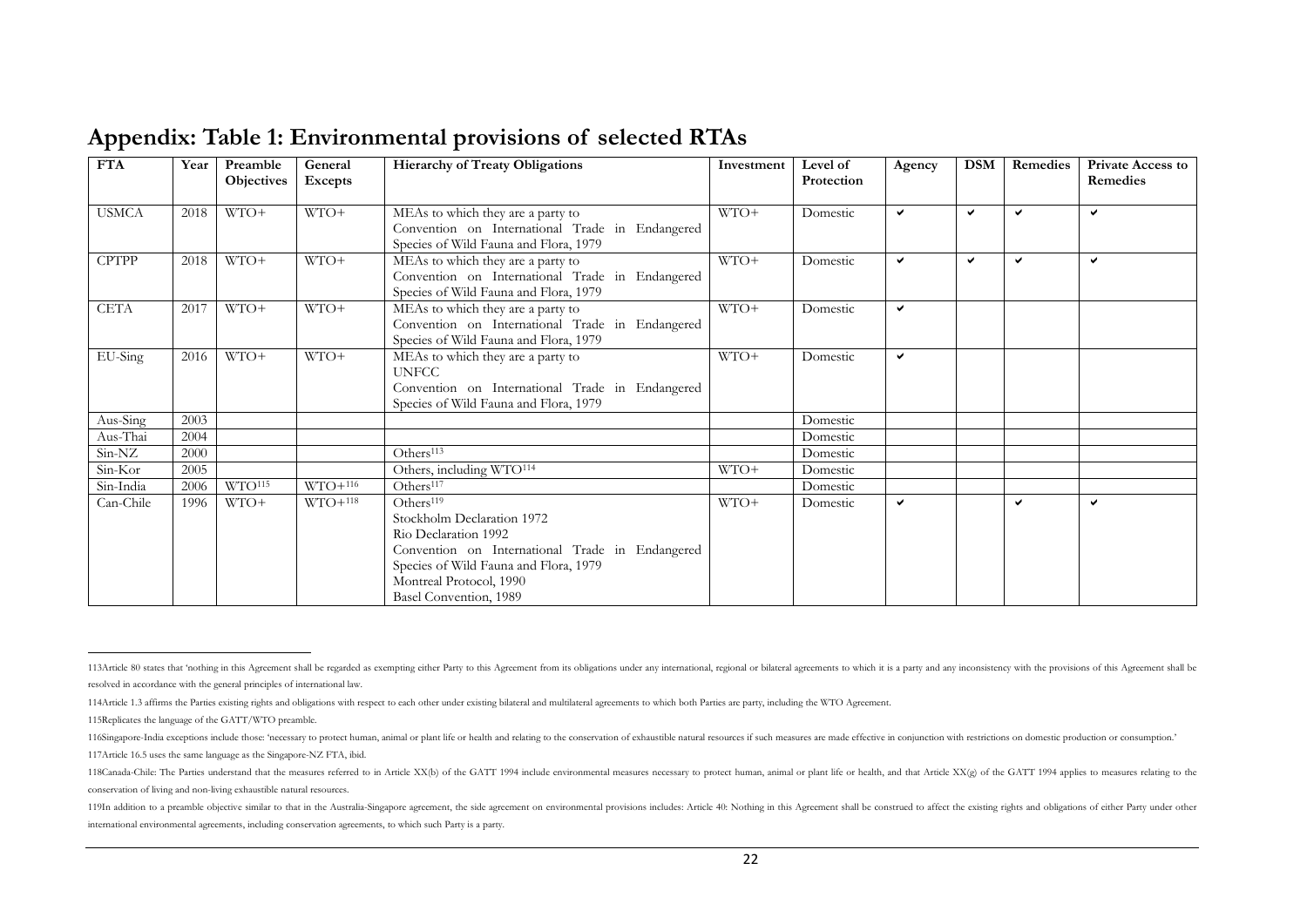| <b>FTA</b>   | Year<br>Preamble<br>General<br><b>Hierarchy of Treaty Obligations</b><br>Excepts<br>Objectives |            |           | Investment                                             | Level of<br>Protection | Agency   | <b>DSM</b> | Remedies     | <b>Private Access to</b><br>Remedies |              |
|--------------|------------------------------------------------------------------------------------------------|------------|-----------|--------------------------------------------------------|------------------------|----------|------------|--------------|--------------------------------------|--------------|
|              |                                                                                                |            |           |                                                        |                        |          |            |              |                                      |              |
| $Can-Cos$    | 2002                                                                                           | WTO+       | $WTO+120$ | CCRFTA <sup>121</sup>                                  |                        | Domestic |            |              | $\checkmark$                         | $\checkmark$ |
|              |                                                                                                |            |           | Stockholm Declaration 1972                             |                        |          |            |              |                                      |              |
|              |                                                                                                |            |           | Rio Declaration 1992                                   |                        |          |            |              |                                      |              |
|              |                                                                                                |            |           | Convention on International Trade in Endangered        |                        |          |            |              |                                      |              |
|              |                                                                                                |            |           | Species of Wild Fauna and Flora, 1979                  |                        |          |            |              |                                      |              |
|              |                                                                                                |            |           | Montreal Protocol, 1990                                |                        |          |            |              |                                      |              |
|              |                                                                                                |            |           | Basel Convention, 1989                                 |                        |          |            |              |                                      |              |
| Chile-EU     | 2002                                                                                           | <b>WTO</b> |           |                                                        |                        | Domestic |            |              |                                      |              |
| Chile-Efta   | 2003                                                                                           | <b>WTO</b> |           |                                                        |                        | Domestic |            |              |                                      |              |
| Efta-Mex     | 2000                                                                                           | <b>WTO</b> |           |                                                        |                        | Domestic |            |              |                                      |              |
| Efta-Sin     | 2002                                                                                           | <b>WTO</b> |           | Others <sup>122</sup>                                  |                        | Domestic |            |              |                                      |              |
| Efta-Kor     | 2005                                                                                           | <b>WTO</b> |           | Others <sup>123</sup>                                  |                        | Domestic |            |              |                                      |              |
| Jap-Sin      | 2002                                                                                           |            |           |                                                        |                        | Domestic |            |              |                                      |              |
| Jap-Mex      | 2004                                                                                           |            |           | GATT/WTO                                               | $WTO+124$              | Domestic |            |              |                                      |              |
|              |                                                                                                |            |           | Kyoto Protocol Clean Development Mechanism             |                        |          |            |              |                                      |              |
| Jap-Phil     | 2006                                                                                           |            |           | <b>WTO</b>                                             | WTO+                   | Domestic |            |              |                                      |              |
| US-Jordan    | 2000                                                                                           | WTO+       | $WTO+125$ | <b>WTO</b>                                             |                        | Domestic |            | v            | ✓                                    |              |
|              |                                                                                                |            |           | The International Convention for the Protection of New |                        |          |            |              |                                      |              |
|              |                                                                                                |            |           | Varieties of Plants (1991) Articles 1-22               |                        |          |            |              |                                      |              |
| NAFTA/       | 1993                                                                                           | WTO+       | $WTO+126$ | <b>NAFTA</b>                                           | $WTO+128$              | Domestic | ✓          | $\checkmark$ | $\checkmark$                         | $\checkmark$ |
| <b>NAAEC</b> |                                                                                                |            |           | Pre-existing MEA obligations <sup>127</sup>            |                        |          |            |              |                                      |              |
|              |                                                                                                |            |           | Stockholm Declaration 1972                             |                        |          |            |              |                                      |              |
|              |                                                                                                |            |           | Rio Declaration 1992                                   |                        |          |            |              |                                      |              |
|              |                                                                                                |            |           | Convention on International Trade in Endangered        |                        |          |            |              |                                      |              |
|              |                                                                                                |            |           | Species of Wild Fauna and Flora, 1979                  |                        |          |            |              |                                      |              |
|              |                                                                                                |            |           | Montreal Protocol, 1990                                |                        |          |            |              |                                      |              |

 $\overline{a}$ 120As in Canada-Chile op cit 102.

123As in Efta-Singapore ibid.

125 As in Canada-Chile, op cit 102.

126 As in Canada-Chile op cit 102.

128 Article 1114(2) NAFTA uses the same language and therefore level of compulsion as in Japan – Mexico Article 74. op cit 108.

<sup>121</sup>As in Canada-Chile Article 40 op cit 102, but also Article 1.3 The Parties affirm their existing rights and obligations with respect to each other under the Marrakesh Agreement Establishing the World Trade Organization the event of any inconsistency between this Agreement and such other agreements, this Agreement shall prevail to the extent of the inconsistency, except as otherwise provided in this Agreement.

<sup>122</sup>Efta-Singapore: Article 4 Relationship to Other Agreements The provisions of this Agreement shall be without prejudice to the rights and obligations of the Parties under the Marrakesh Agreement Establishing the World Tr thereunder to which they are a party and any other international agreement to which they are a party.

<sup>124</sup>Article 74 The Parties recognize that it is inappropriate to encourage investment by relaxing domestic health, safety or environmental measures. Accordingly, a Party should not waive or otherwise derogate from, or offer encouragement for the establishment, acquisition, expansion or retention in its Area of an investment of an investment of an investor. If a Party considers that the other Party has offered such an encouragement, it may req to avoiding any such encouragement.' (emphasis added).

<sup>127</sup> Article 40: Nothing in this Agreement shall be construed to affect the existing rights and obligations of the Parties under other international environmental agreements, including conservation agreements, to which such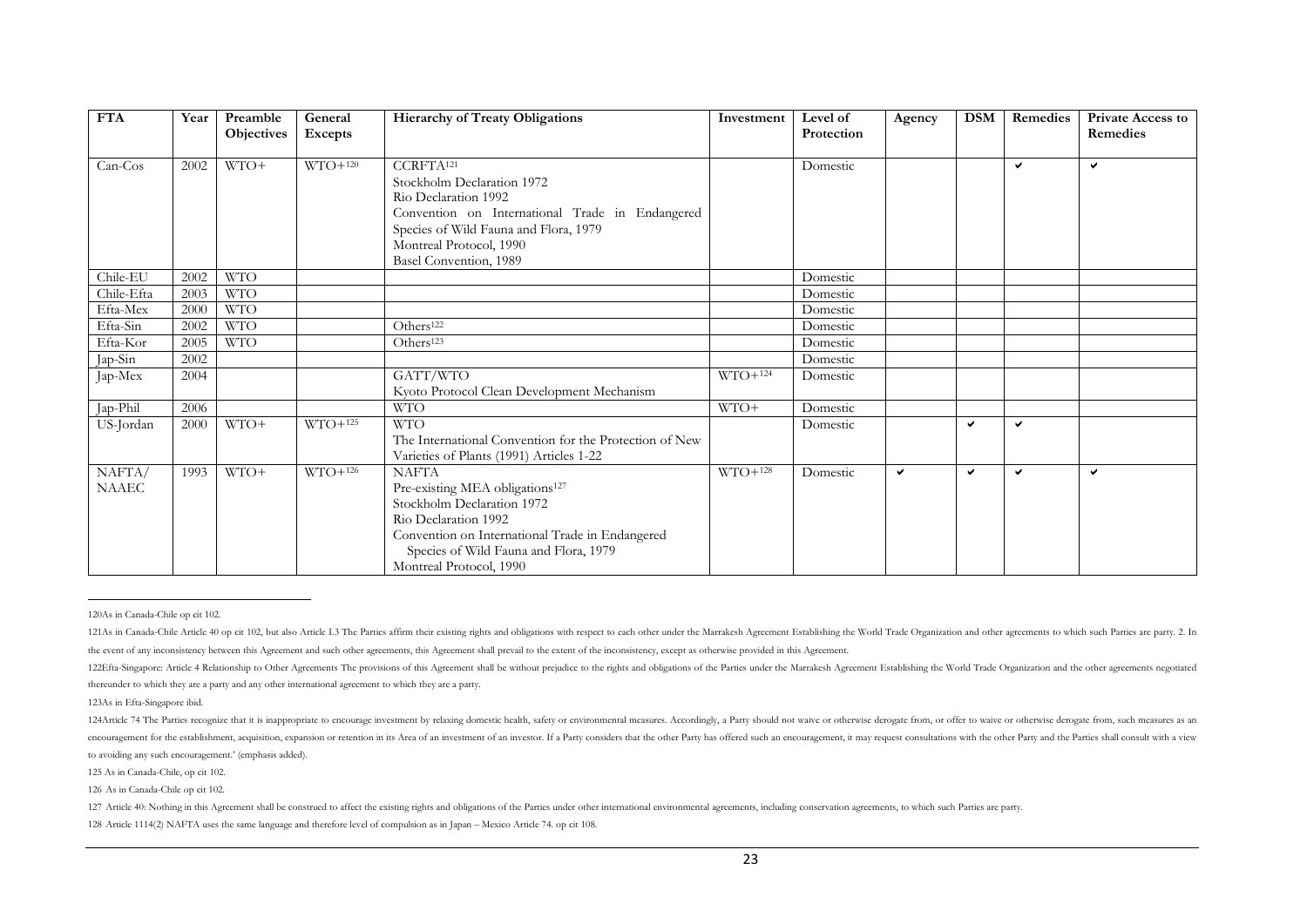| <b>FTA</b>      | Year | Preamble          | General    | <b>Hierarchy of Treaty Obligations</b>                                                                                                                                                                                            | Investment | <b>Level</b> of | Agency | <b>DSM</b>               | Remedies | <b>Private Access to</b> |
|-----------------|------|-------------------|------------|-----------------------------------------------------------------------------------------------------------------------------------------------------------------------------------------------------------------------------------|------------|-----------------|--------|--------------------------|----------|--------------------------|
|                 |      | <b>Objectives</b> | Excepts    |                                                                                                                                                                                                                                   |            | Protection      |        |                          |          | Remedies                 |
|                 |      |                   |            | Basel Convention, 1989<br>Canada-US agreement on the Transboundary Movement<br>of Hazardous Waste, 1986.<br>Mexico-US cooperation agreement for the Protection and<br>Improvement of the Environment in the Border Area,<br>1983. |            |                 |        |                          |          |                          |
| US-Chile        | 2003 | WTO+              | $WTO+129$  | WTO; pre-existing MEA obligations                                                                                                                                                                                                 | $WTO+130$  | Domestic        | ✔      | v                        | ✔        |                          |
| US-Mor          | 2004 | WTO+              | $WTO+131$  | Pre-existing MEA obligations                                                                                                                                                                                                      | $WTO+132$  | Domestic        |        | $\checkmark$             | ✔        |                          |
| US-Aus          | 2004 | <b>WTO</b>        | $WTO+133$  | <b>WTO</b>                                                                                                                                                                                                                        | $WTO+134$  | Domestic        |        | $\checkmark$             |          |                          |
| US-Bah          | 2004 | WTO+              | $WTO+135$  | <b>WTO</b>                                                                                                                                                                                                                        | $WTO+136$  | Domestic        |        | ✔                        | ✔        |                          |
| CAFTA-<br>DR-US | 2004 | WTO+              | $WTO+137$  | WTO; Central American integration instruments                                                                                                                                                                                     | $WTO+138$  | Domestic        | ✓      | $\overline{\phantom{0}}$ | ✔        |                          |
| US-Peru         | 2006 | <b>WTO</b>        | $WTO+139$  | <b>WTO</b>                                                                                                                                                                                                                        | $WTO+140$  | Domestic        | ✔      | ✓                        | ✔        |                          |
| US-Oman         | 2006 | <b>WTO</b>        | $WTO+141$  | WTO; pre-existing MEA obligations                                                                                                                                                                                                 | $WTO+142$  | Domestic        |        | $\checkmark$             | ✔        |                          |
| US-Kor          | 2007 | <b>WTO</b>        | <b>WTO</b> | Balancing obligations of conflicting agreements                                                                                                                                                                                   | $WTO+143$  | Domestic        | ✔      | ✔                        | ✔        | ✔                        |

- 134 As in the US-Chile RTA op cit 114.
- 135 As in the US-Chile RTA op cit 114.

<sup>129</sup> The US-Chile RTA Article 9.16 goes beyond GATT Article XX: The Parties understand that sub-paragraph 1(b) 'Subject to the requirement that such measures are not applied in a manner that would constitute a means of arbi where the same conditions prevail, or a disguised restriction on international trade, nothing in this Chapter shall be construed to prevent a Party from adopting or maintaining measures: (b) necessary to protect human, ani measures necessary to protect human, animal or plant life or health.

<sup>130</sup> For example, the US-Chile RTA Article 10.12: Nothing in this Chapter shall be construed to prevent a Party from adopting, maintaining, or enforcing any measure otherwise consistent with this Chapter that it considers a is undertaken in a manner sensitive to environmental concerns.

<sup>131</sup> As in the US-Chile RTA Ibid.

<sup>132</sup> As in the US-Chile RTA op cit 114.

<sup>133</sup> As in the US-Chile RTA op cit 114.

<sup>136</sup> For example, the US-Bahrain RTA Article 16.2 states: 'each Party shall strive to ensure that it does not waive or otherwise derogate from, or offer to waive or otherwise derogate from, such laws in a manner that weaken encouragement for trade with the other Party, or as an encouragement for the establishment, acquisition, expansion, or retention of an investment in its territory.'

<sup>137</sup>As in the US-Chile RTA op cit 114

<sup>138</sup>As in the US-Chile RTA op cit 114

<sup>139</sup>As in Canada-Chile op cit 102.

<sup>140</sup>As in the US-Chile RTA op cit 114.

<sup>141</sup>As in the US-Chile RTA op cit 114.

<sup>142</sup> As in the US-Chile RTA op cit 114.

<sup>143</sup>The US-Korea RTA. Article 20.3:2.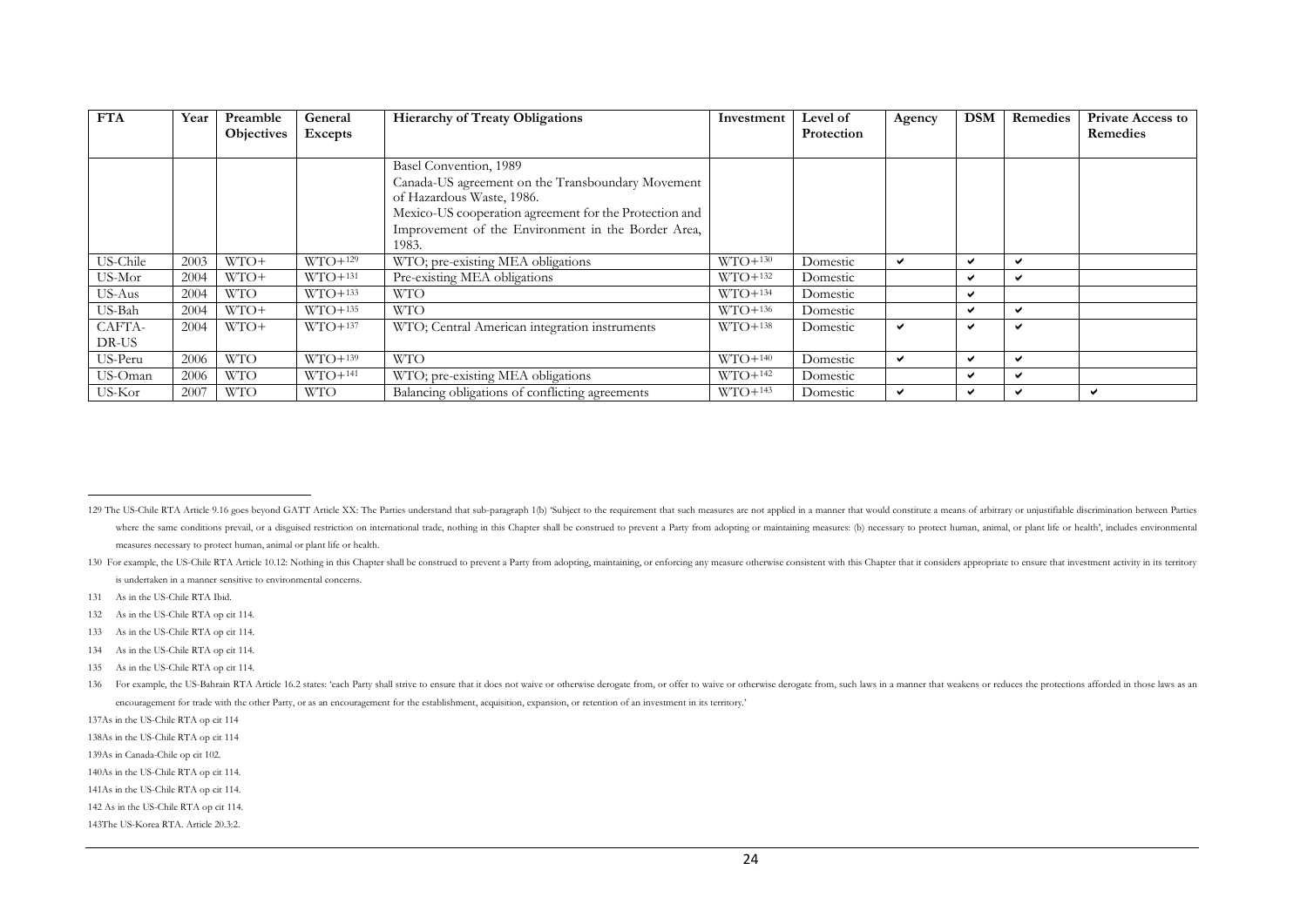|              |      |           | л.                  |              |                        |            |                         |                                  |                       |
|--------------|------|-----------|---------------------|--------------|------------------------|------------|-------------------------|----------------------------------|-----------------------|
| <b>FTA</b>   | Year | Preamble  | <b>ILO</b><br>Decl. | Lab &<br>Inv | Level of<br>Protection | <b>DSM</b> | Remedies <sup>144</sup> | Private<br>Access <sup>145</sup> | Agency <sup>146</sup> |
| <b>USMCA</b> | 2018 | WTO+      | $_{\text{ILO+}}$    | $\checkmark$ | Domestic               | v          | $\checkmark$            | v                                | v                     |
| <b>CPTPP</b> | 2018 | WTO+      | ✔                   | $\checkmark$ | Domestic               | ✔          | ✔                       | v                                | ✔                     |
| <b>CETA</b>  | 2017 | WTO+      | ✓                   | $\checkmark$ | Domestic               |            |                         |                                  | V                     |
| EU-Sing      | 2016 | WTO+      | ✓                   | v            | Domestic               |            |                         |                                  | ✔                     |
| Aus-Sin      | 2003 |           |                     |              |                        |            |                         |                                  |                       |
| Aus-Thai     | 2004 |           |                     |              |                        |            |                         |                                  |                       |
| Sin-NZ       | 2000 |           |                     |              |                        |            |                         |                                  |                       |
| Sin-Kor      | 2005 |           |                     |              |                        |            |                         |                                  |                       |
| Sin-Ind      | 2006 |           |                     |              |                        |            |                         |                                  |                       |
| Can-Chi      | 1996 | $WTO+147$ | $ILO+148$           | $\checkmark$ | Domestic               | v          | ✔                       | Domestic                         | 149                   |
| $Can-Cos$    | 2002 |           |                     |              |                        |            |                         |                                  |                       |
| Chi-EU       | 2002 |           | ✔                   |              | Domestic               |            |                         |                                  |                       |
| Chi-Efta     | 2003 |           |                     |              |                        |            |                         |                                  |                       |
| Efta-Mex     | 2000 |           |                     |              |                        |            |                         |                                  |                       |
| Efta-Sin     | 2002 |           |                     |              |                        |            |                         |                                  |                       |
| Efta-Kor     | 2005 |           |                     |              |                        |            |                         |                                  |                       |
| Jap-Sin      | 2002 |           |                     |              |                        |            |                         |                                  |                       |
| Jap-Mex      | 2004 |           |                     |              |                        |            |                         |                                  |                       |
| Jap-Mal      | 2005 |           |                     |              |                        |            |                         |                                  |                       |
| Jap-Phil     | 2006 |           | $\sqrt{150}$        | $\sqrt{151}$ | Domestic               | ✔          | $\checkmark$            | Domestic                         |                       |
| <b>NAFTA</b> | 1993 | WTO+      | $ILO+152$           | ✓            | Domestic               | ✓          | ✔                       | Domestic                         | $\sqrt{153}$          |

# **Table 2: Selected aspects of labour provisions in RTAs**

150This agreement does not specifically mention the ILO rather: 'internationally recognized labour rights.'

144Remedies are payments or actions ordered by a court as settlement of a dispute. Remedies most commonly comprise of damages - a payment of money.

<sup>145</sup>Private access refers to the rights of non-governmental actors to access the dispute settlement mechanism.

<sup>146</sup>This definition of 'agency' does not include a national contact point.

<sup>147</sup>As discussed in Section 5, the GATT/WTO preamble language refers solely to raising standards of living and ensuring full employment Thus an RTA preamble statement that refers to anything beyond this, such as strengthening labour standards, goes beyond the WTO preamble and can therefore be considered to be WTO+.

<sup>148</sup>This agreement includes: a) minimum employment standards; b) prevention of occupational injuries and illnesses; and c) compensation in cases of occupational injuries or illnesses - in addition to the Fundamental Principles and Rights at Work included in the ILO Declaration.

<sup>149</sup>Article 9:1: provides that: 'There shall be a Ministerial Council that comprises Ministers responsible for labour affairs of the Parties or their designees.'

<sup>151</sup>Japan-Philippines Article 103 states: 'The Parties recognize that it is inappropriate to encourage investment by weakening or reducing the protections afforded in domestic labor laws. Accordingly, each Party shall strive to ensure that it does not waive or otherwise derogate from, or offer to waive or otherwise derogate from, such laws in a manner that weakens or reduces adherence to the internationally recognized labor rights referred to in paragraph 2 below as an encouragement for the establishment, acquisition, expansion or retention of an investment in its Area. If a Party considers that the other Party has offered such an encouragement, it may request consultations with the other Party and the Parties shall consult with a view to avoiding any such encouragement.'

<sup>152</sup>In addition to the ten labour rights affirmed in the Canada-Chile Agreement, NAFTA's NAALC also provides for equal protection for migrant workers.

<sup>153</sup>NAALC Article 8 states that: 'The Parties establish the Commission for Labor Cooperation, comprising of a ministerial Council and a Secretariat and assisted by the National Administrative Office of each Party.'